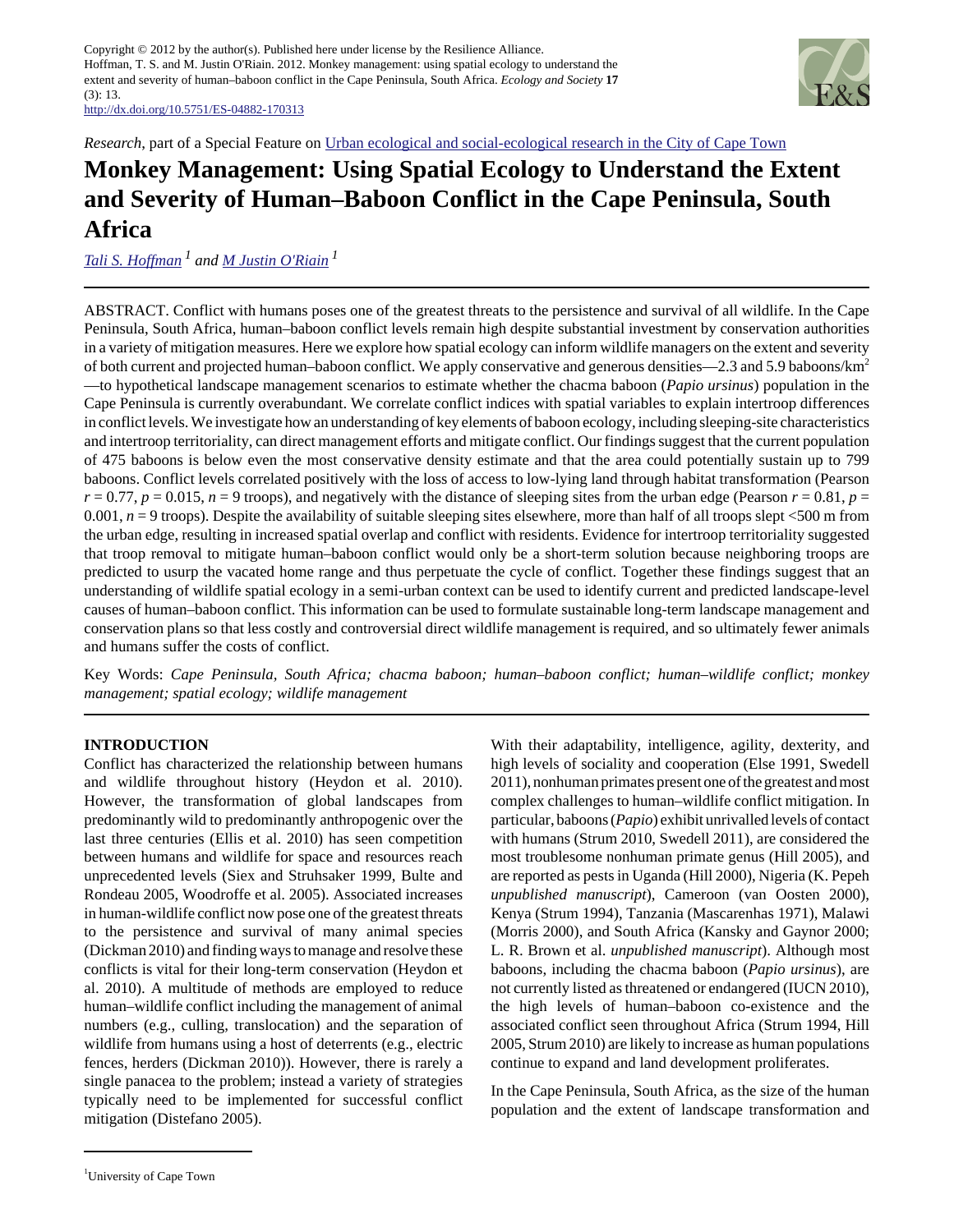fragmentation have increased, so too have levels of human– baboon conflict (HBC) between the local human and chacma baboon (*Papio ursinus*) populations (Beamish 2010). For humans this conflict has meant property damage, economic losses related to crop raiding, and harassment by baboons for food (van Doorn et al. 2009; Hoffman and O'Riain 2010, Kaplan et al. 2011). For baboons the conflict has resulted in high levels of human-induced injury and mortality (Beamish 2010). A suite of management methods have been employed in an attempt to reduce local levels of human–baboon conflict, including: troop extirpation (Skead 1980), legislation to protect baboons from hunting (South Africa 2001), waste management (Kaplan et al. 2011), public education, the euthanasia of specific "problem" individuals, the localized installation of electric fencing, the herding of select troops away from urban habitat by dedicated baboon monitors (Kansky and Gaynor 2000, van Doorn 2009), and provisioning (Kaplan et al. 2011). However, despite these efforts, levels of human–baboon conflict remain high. In 2008 alone, there were 29 human-induced deaths of baboons (Beamish 2010), equating to a loss of 7% of the total population, with troopspecific losses ranging from 5 to 27% (Beamish 2010). Of further concern is that both the human population and the spatial extent of the city of Cape Town outside of the Table Mountain National Park have doubled over the last 30 years, thus putting more people in close contact with baboons, and thereby increasing the potential for further human–baboon conflict. It is thus evident that alternative and novel management techniques are required to reduce the frequency and severity of human–baboon conflict, in addition to having a better understanding of the fundamental drivers of this conflict.

Our primary aims were to explain: (1) why human–baboon conflict levels remain high despite current mitigation measures, and (2) why some baboon troops experience higher levels of human–baboon conflict than others. To do this we first investigated whether human–baboon conflict levels could be attributable to an overabundance of baboons given that the densities of troops with access to anthropogenic (urban and agricultural) food sources in human-modified habitats are markedly higher than those of troops with access to natural habitat only (Hoffman 2011). Second, we provide four spatial ecology variables that may prove heuristic in understanding why levels of human–baboon conflict vary so dramatically between troops, namely: (1) the percentage of land adjacent (within a mean day journey length) to each troop's home range that is urbanized, (2) the percentage of land <100 m in elevation within the troop's home range that is urbanized, (3) the extent of home range perimeter that abuts the urban edge, and (4) the mean proximity of sleeping sites to urban habitat. Based on the preference shown by baboons for low elevations (Hoffman and O'Riain 2012) we predict that these analyses will reveal that troops with the least access to nonurbanized, low-lying land within and adjacent to their current home ranges will experience the highest levels of human–baboon conflict. Furthermore, based on the preference shown by baboons for human-modified habitat (Hoffman and O'Riain 2012) we predict that human–baboon conflict levels will correlate with the extent of home range perimeter that abuts the urban edge and the proximity of sleeping sites to the urban edge.

Our secondary objective was to establish how ecological data can inform current baboon management practices and lead to the development of novel management techniques. To this end we analyzed key elements of baboon ecology including the proximity of troop sleeping sites to urban areas and how intertroop territoriality may influence the implementation of troop removal as a potential, long-term, conflict-mitigation strategy.

### **METHODS**

#### **Study site**

The Cape Peninsula is located at the southwestern-most point of the African continent, in the Western Cape Province of South Africa (Fig. 1). It spans  $470 \text{ km}^2$  and comprises a combination of natural and human-modified habitats bounded by the Atlantic Ocean. Renowned for its floral diversity (Cowling et al. 1996) the Cape Peninsula is one of eight areas of the Cape Floristic Region, which a recognized world heritage site (United Nations 2010) and is currently predominantly conserved within Table Mountain National Park. Humans have transformed a minimum of 37% of natural habitat in the Cape Peninsula through urbanization and agriculture (Richardson et al. 1996). Low-lying land has been the most severely affected by these transformations, while the biodiversity of high-lying land is most threatened by self-sown invasive alien vegetation (Richardson et al. 1996). The human population of the City of Cape Town was estimated to be 3.4 million in 2007 (City of Cape Town 2008a) and is projected to show an increase of 17% by the year 2020 (City of Cape Town 2008b). The Cape Peninsula also serves as a major attraction to tourists and, with 1.8 million international tourists visiting in 2007 (City of Cape Town 2008a), is considered the second most popular tourist attraction in South Africa after the Kruger National Park (Macdonald and Cowling 1996).

For analytical purposes we used the Repeating\_shapes extension (Jenness 2005) in ArcView (Environmental Systems Research Institute 2002) to generate a grid system  $(150\times150 \text{ m})$  which we superimposed on detailed maps of the Cape Peninsula. We then used relevant shapefiles to classify each cell in this grid system according to its dominant (>50%) habitat type, mean elevation, and mean slope (for details see Hoffman and O'Riain 2012).

#### **Study animals**

At the start of our study period, in March 2006, the Cape Peninsula population numbered 354 baboons(Beamish 2010) living in 12 troops extending from Tokai in the north to Cape Point in the south. Urban sprawl in the Cape flats has effectively cut these baboons off from all other extant troops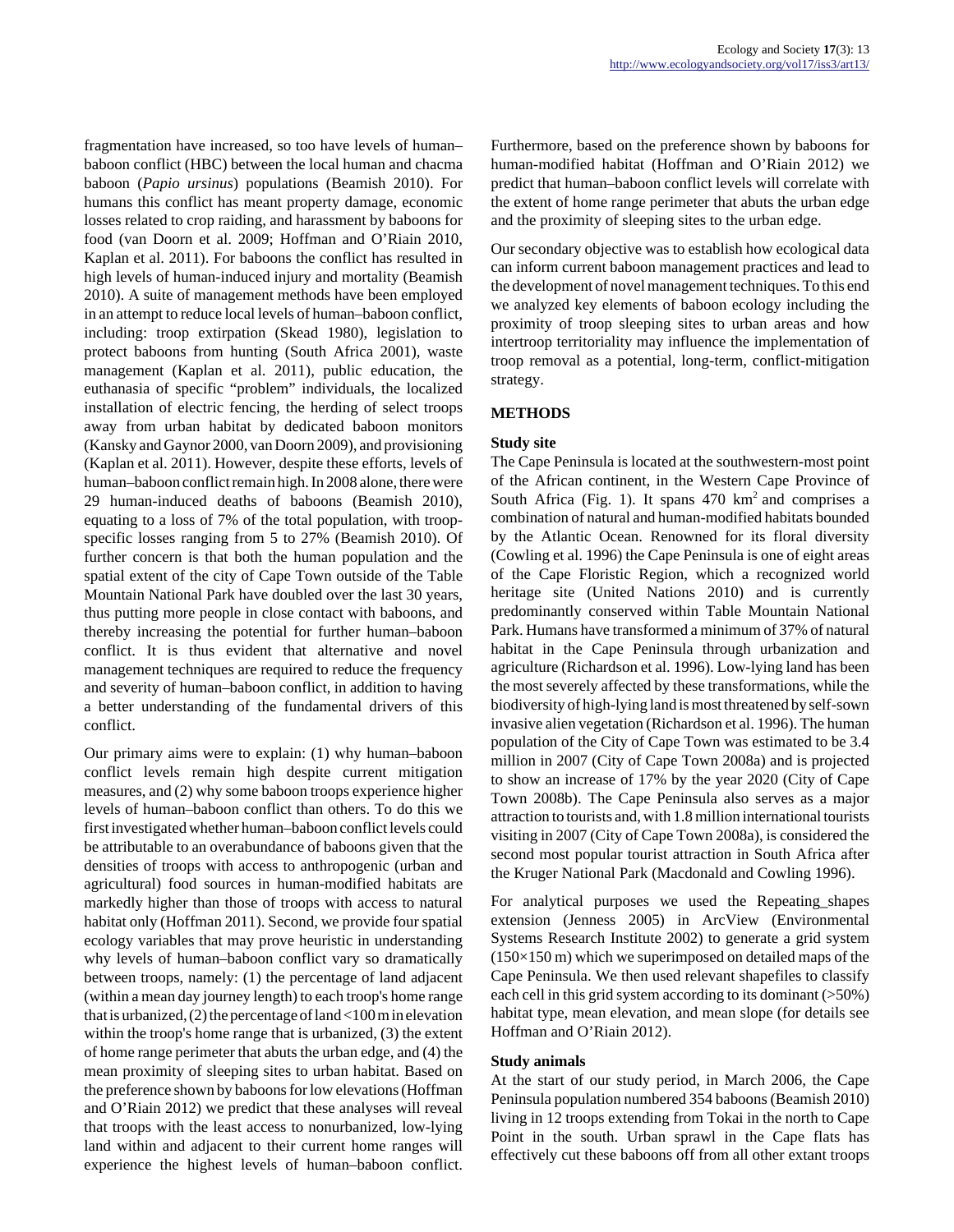in South Africa and thus they are currently managed as a geographically discrete population. Our study animals included a subsample of nine troops that varied in size from 16 to 115 baboons (Fig. 1) with significant variation in their home range sizes, home range densities, day range lengths, travel rates, behavior, and diet (Hoffman 2011). The details of how we collected spatial and behavioral data for each troop are summarized in Appendix 1.

**Fig. 1**. The location of the Cape Peninsula in South Africa (inset) and the home ranges of the nine chacma baboon troops included in this study. Encircled numbers indicate areas of spatial home range overlap, and correspond to the pair number column in Table 4.



#### **Conflict despite mitigation efforts**

Because the baboons are an isolated population, with no natural predators and in chronic conflict with humans, there is considerable public pressure for wildlife managers to estimate an upper limit of the number of baboons that can be sustained on the Cape Peninsula. We applied two different baboon density estimates to hypothetical scenarios of available land and available habitat, to explore the total number of baboons that the Cape Peninsula could potentially support. We based the first density estimate of 2.3 baboons/ km $^2$  on the mean density of three local troops that forage almost exclusively in natural habitat (Hoffman 2011). Two of these troops access anthropogenic food sources only opportunistically at tourist nodes, with non-natural food items constituting only a small component (<1.5%) of their respective diets (Hoffman 2011). We based the second estimate of 5.9 baboons/ $km^2$  on the mean density of six troops that have regular access to both natural and anthropogenic food sources (Hoffman 2011).

We applied these two density estimates to eight hypothetical scenarios of land availability, each with a particular spatial extent and set of habitat conditions. The only restriction for all scenarios was that we assumed troops were denied access to urban habitat and to the small patches of natural habitat fully subsumed within urban habitat. To account for differences in the forage potential of different habitats, across all scenarios we applied the conservative density estimate to natural habitat, and the generous density estimate to agricultural habitat and invasive alien vegetation.

We divided the eight hypothetical scenarios of available land into two categories, each comprising four scenarios (Fig. 2). In Category A we included land found across the full extent of the Cape Peninsula landscape, from Table Mountain in the north to Cape Point in the south (Fig. 2). In Category B we included less land based on the fact that baboons do not currently range across the full extent of the Cape Peninsula (e. g., Table Mountain, Lion's Head, Devil's Peak), and that the relocation of entire troops to such areas is not part of the current baboon management strategy. Thus, in this category we limited the available land to that contained within, or directly adjacent to, the combined "accessible areas" of each extant troop. For each troop we defined the "accessible area" as the land which could be traversed within a mean day range length from the troop's existing home range.

For both Category A and B, the details of Scenarios 1 to 4 are as follows: Scenario 1 represents existing habitat in the Cape Peninsula and assumes baboons have unlimited access to natural habitat, agricultural habitat, and invasive alien vegetation. We derived Scenario 2 from Scenario 1, but here we included the planned landscape changes for the Cape Peninsula, with all invasive alien vegetation removed and the commercial plantations restored to natural habitat. We derived Scenario 3 from Scenario 2, but here we worked on the assumption that as a result of the success of intervention measures (e.g., electric fencing, baboon monitors) baboons were unable to access all remaining agricultural habitat (i.e., vineyards, ostrich farm). We derived Scenario 4 from Scenario 3 but, based on our understanding of the foraging behavior of this population, here we included only natural habitat ≤600 m elevation. We selected this value because this contour line was nearest to the highest elevation at which we recorded foraging behavior for any troop (567.2 m (Hoffman and O'Riain 2011)).

#### **Spatial variables and human–baboon conflict indices**

We calculated two indices of human–baboon conflict for each troop for the population from 2005 to 2007 (Beamish 2010). For the first conflict index (Index 1) we calculated the total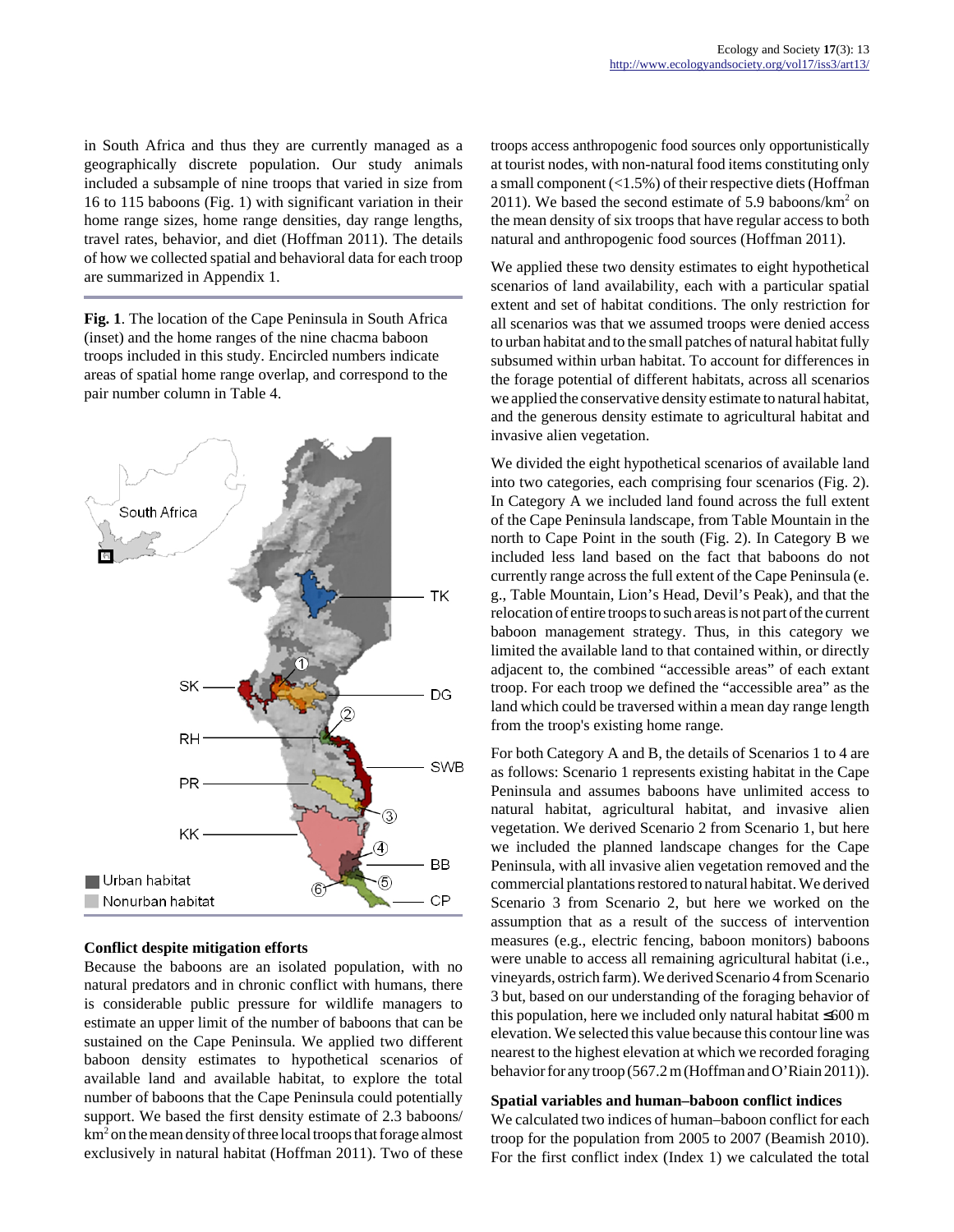number of baboons per troop that suffered either humaninduced death or human-induced injury over the 3-year period. We refined these totals to control for differences in troop size by generating a second conflict index (Index 2) that represented the mean annual percentage of troop members to suffer either human-induced death or human-induced injury over the 3-year period.

To determine if select spatial ecology variables provided explanations for the varying levels of human–baboon conflict we used Pearson correlations to correlate Index 1 and Index 2 with the following spatial variables for each troop: (1) the percentage of "accessible area" that was urbanized, (2) the percentage of home range area <100 m elevation that was urbanized, (3) the percentage of home range perimeter abutting the urban edge, and (4) the mean proximity of sleeping sites to urban habitat. We used the Cape Peninsula grid system to calculate the first two variables, and the Clip function in the GeoProcessing wizard in ArcView (Environmental Systems Research Institute 2002) to measure the third variable. To calculate the fourth variable we conducted the following for each troop: (a) we used the Nearest features extension (Jenness 2004) to ArcView to calculate the mean distance of every sleeping site to its five nearest urban habitat grid cells, and (b) we averaged these values to calculate the overall mean sleeping-site distance from the urban edge, weighted by the proportion of use of each sleeping site.

#### *Sleeping sites*

During data collection (see Appendix 1) we identified the sleeping sites used by each troop and categorized them as buildings, trees, or cliffs. For each troop we then calculated the percentage of sites included in each sleeping-site category. We analyzed all troop sleeping sites collectively to calculate the mean elevation and slope (±SEM) of the populations' cliff sleeping sites. To determine whether the use of buildings or trees was a function of choice or of limited availability of cliff sleeping sites we used ArcView (Environmental Systems Research Institute 2002) to identify grid cells across the Cape Peninsula that were ≥500 m from the urban edge, comprised of natural habitat, and were within the same range of elevation and slope values (mean±SEM) as known cliff sleeping sites. We based the urban edge proximity on the mean hourly travel rate of Cape Peninsula baboon troops (0.42±0.11 km/h (Hoffman 2011)) to ensure that we only identified suitable sleeping sites that were >1 h mean travel time from the urban edge.

#### *Territoriality*

To determine whether community-level influences on trooplevel ranging patterns may impact baboon management we investigated patterns of overlap and territoriality for neighboring troops. We quantified the spatial association of neighboring troops by calculating the percentage overlap of home ranges and core ranges ( $n = 6$  troops) using the Clip function in the Geoprocessing wizard in ArcView (Environmental Systems Research Institute 2002). We defined

the core range as the area of the home range that included the minimum number of grid cells accounting for 75% of total usage frequencies (Chapman and Wrangham 1993; Lehmann and Boesch 2003). To quantify the temporal overlap of troops we analyzed data collected over the same time periods and at synchronous time intervals for three neighboring troops. We used the Nearest features extension (Jenness 2004) in ArcView to calculate the mean distance between these troops at any given time  $(n=719 \text{ points over } 17 \text{ days for three troops}).$ 

We used two measures to assess primate territoriality: Mitani and Rodman's (1979) defensibility index (*D*), and Lowen and Dunbar's (1994) fractional monitoring rate (*M*). Mitani and Rodman's (1979) defensibility index (*D*) relates day range length to home range size, working on the assumption that home ranges are circular. We used the following formula to calculate *D* for all study troops:

 $D = d/(4A/\text{pi})^{0.5}$ where,  $d =$  mean day range length (km),  $A =$  home range area ( $km<sup>2</sup>$ ),  $D > 1$  indicates that animals are territorial or that territoriality is economically feasible but not necessarily in operation, and *D* < 1 indicates that animals are not territorial.

More recently, Lowen and Dunbar (1994) developed a more thorough method for assessing primate territoriality. Their fractional monitoring rate (*M*) takes into account territorial boundary length, the distance at which neighboring troops can be detected, and the number of foraging groups. *M* is calculated by

 $M = N(sv/d^2)$ where, *N* is the number of foraging parties, *s* is the mean distance at which intruders can be detected, *v* is the mean day range length (km), and *d* is the diameter of the circle equivalent in area to the home range.

Where  $M \geq 0.08$  primates can be considered territorial, and where  $M < 0.08$  primates can be considered nonterritorial. We calculated *M* for all study troops, working on the assumption that  $N = 1$ , and with a mean detection distance set at 0.5 km (Lowen and Dunbar 1994). Finally, we recorded all intertroop interactions ad libitum.

### **RESULTS**

### **Conflict despite mitigation efforts**

The conservative and generous baboon density estimates applied to the hypothetical scenarios of available land in Category A yielded population sizes ranging from 586 to 799 baboons (Fig. 2, Table 1). The same two density estimates applied to the hypothetical scenarios of available land in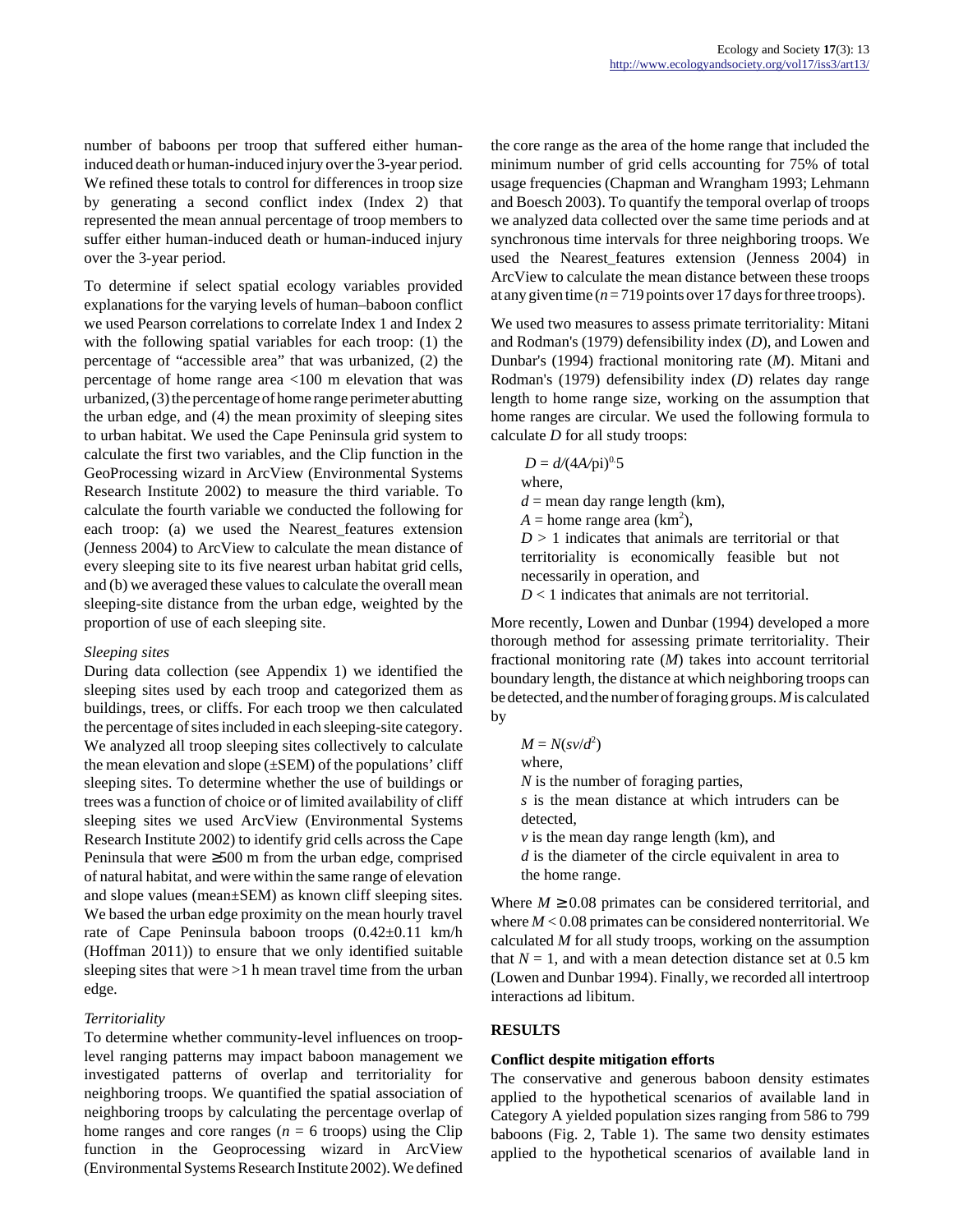**Fig. 2**. Three-dimensional maps of the Cape Peninsula showing eight hypothetical scenarios of available land for baboons. We combined these scenarios with two baboon density estimates to explore the total number of baboons that the Cape Peninsula could support. In both A and B, the total areas of available land decrease progressively from 1 to 4 in accordance with increasing access restrictions. A includes all land in the Cape Peninsula, while B includes only land immediately adjacent to troop home ranges and accessible within a one-day journey. In all scenarios baboons are denied access to urban habitat. In both A and B the details of Scenarios 1 to 4 are as follows: In Scenario 1 baboons are allowed unlimited access to natural habitat, invasive alien vegetation, and agricultural habitat. Scenario 2 is based on Scenario 1 but considers that all invasive alien vegetation and the Tokai plantation have been restored to natural habitat. Scenario 3 is based on Scenario 2 but denies baboons access to remaining agricultural habitat (vineyard, ostrich farm). Scenario 4 is based on Scenario 3 but includes only natural habitat ≤600 m (see methods for rationale).

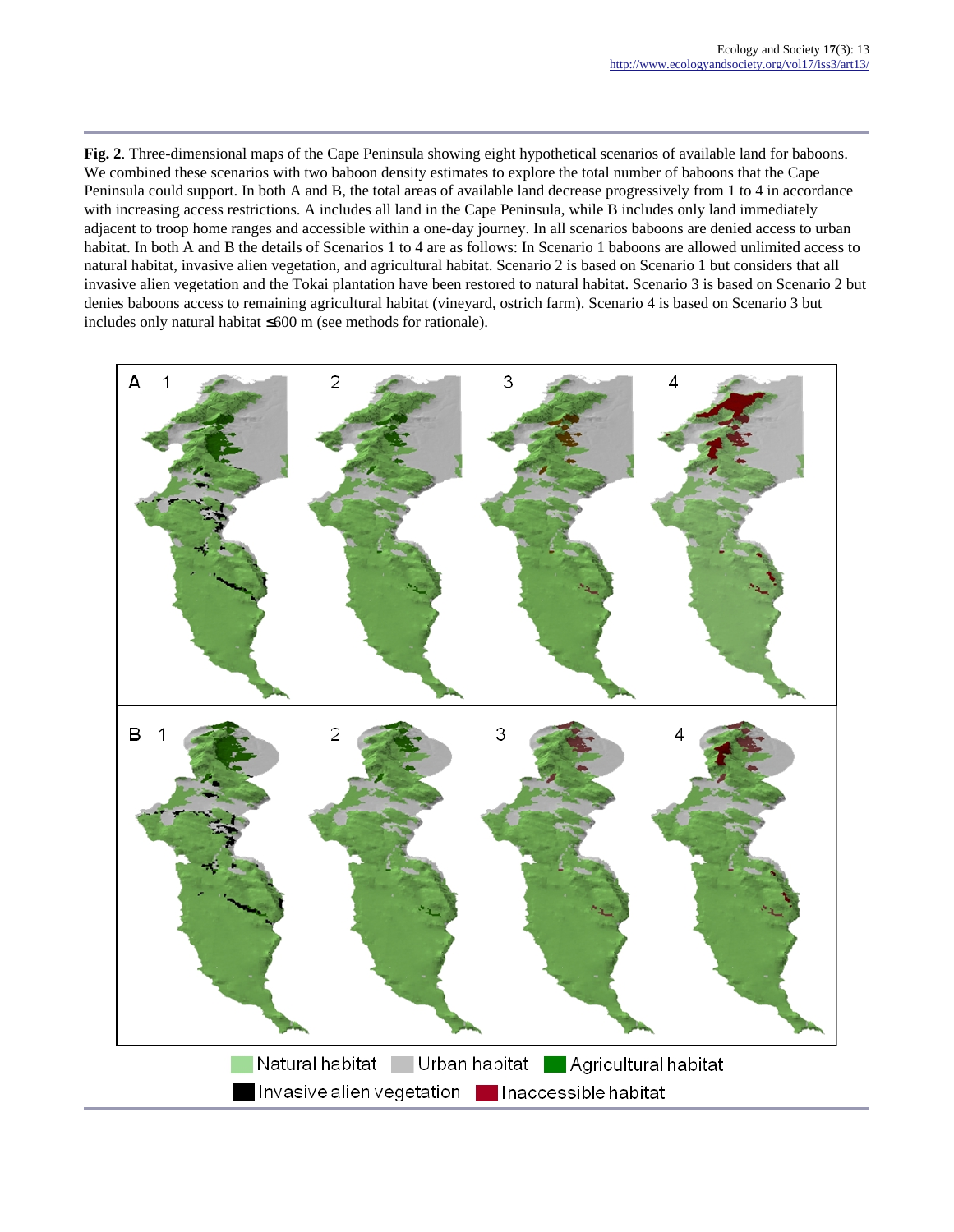|          | Scenario | Natural<br>$(2.3 \text{ baboons/km}^2)$ |               | Invasive alien vegetation<br>$(5.9$ baboons/ $km^2$ ) |               | Agriculture<br>$(5.9 \text{ baboons/km}^2)$ |                          |                                       |  |
|----------|----------|-----------------------------------------|---------------|-------------------------------------------------------|---------------|---------------------------------------------|--------------------------|---------------------------------------|--|
| Category |          | Area $(km^2)$                           | Baboons (no.) | Area $(km^2)$                                         | Baboons (no.) | Area $(km^2)$                               | Baboons (no.)            | Estimated<br>population size<br>(no.) |  |
| А        |          | 265.95                                  | 612           | 8.83                                                  | 52.08         | 22.96                                       | 135                      | 799                                   |  |
|          |          | 285.44                                  | 657           | ٠                                                     |               | 12.30                                       | 73                       | 729                                   |  |
|          |          | 285.44                                  | 657           | $\overline{\phantom{a}}$                              |               | ۰                                           | ٠                        | 657                                   |  |
|          | 4        | 254.91                                  | 586           | $\overline{\phantom{a}}$                              |               | ۰                                           | $\overline{\phantom{a}}$ | 586                                   |  |
| B        |          | 197.35                                  | 454           | 8.80                                                  | 51.94         | 21.00                                       | 124                      | 630                                   |  |
|          |          | 216.82                                  | 499           | ۰                                                     |               | 10.34                                       | 61                       | 560                                   |  |
|          |          | 216.82                                  | 499           | $\overline{\phantom{a}}$                              | ۰             | $\overline{\phantom{a}}$                    | $\overline{\phantom{a}}$ | 499                                   |  |
|          | 4        | 212.26                                  | 488           |                                                       |               |                                             |                          | 488                                   |  |

| Table 1. Estimated size of the Cape Peninsula baboon population, by land-availability scenario and habitat composition |  |  |  |  |
|------------------------------------------------------------------------------------------------------------------------|--|--|--|--|
|------------------------------------------------------------------------------------------------------------------------|--|--|--|--|

Category B yielded population sizes ranging from 488 to 630 baboons. The scenario offering baboons the greatest area of land with the fewest habitat restrictions (Category A, Scenario 1 (Fig. 2))—which also most accurately reflects current conditions locally—indicated that the Cape Peninsula could support 799 baboons. The scenario offering the smallest area of land with the most habitat restrictions (Category B, Scenario 4 (Fig. 2)), indicated that the Cape Peninsula could support 488 baboons.

#### **Spatial variables and human–baboon conflict indices**

The total number of baboons per troop experiencing human– baboon conflict (Table 2) correlated positively with the percentage of each troop's accessible area that was urbanized (Table 3). With troop size controlled for, the mean annual percentage of each troop experiencing human–baboon conflict correlated positively with the percentage of home range area ≤100 m elevation that was urbanized, and negatively with the mean distance of troop sleeping sites to urban habitat. We found no significant correlations between the conflict indices and the percentage of home range perimeter abutting the urban edge (Table 3).

#### *Sleeping sites*

Baboon sleeping sites (black cells (Fig. 3)), were located in close proximity to both urban areas—where preferential food sources occur—and along the coastline, where suitably steep and high sleeping-site cliffs occur. Troops slept in trees, on cliffs, and on the rooftops of buildings (Table 2). Four out of the six troops that had access to all forms of sleeping sites slept in trees more often than on cliffs. The mean elevation of cliff sleeping sites used was 167.07 m  $(\pm 53.47 \text{ m} \text{ SEM})$  and the mean slope was 21.91° (±5.86° SEM). The Cape Peninsula also included an area of  $11.6 \text{ km}^2$  (504 grid cells) of suitable but unused sleeping-site area (pink cells (Fig. 3)). These grid cells were all situated ≥500 m from the urban edge, comprised natural habitat, and matched the elevation and slope characteristics of cliff sleeping sites used currently.

**Fig. 3**. A three-dimensional habitat map showing the distribution of grid cells currently used as sleeping sites (black) and grid cells not used as sleeping sites (pink) that are ≥500 m from the urban edge and which match the characteristics of used cliff sleeping sites.

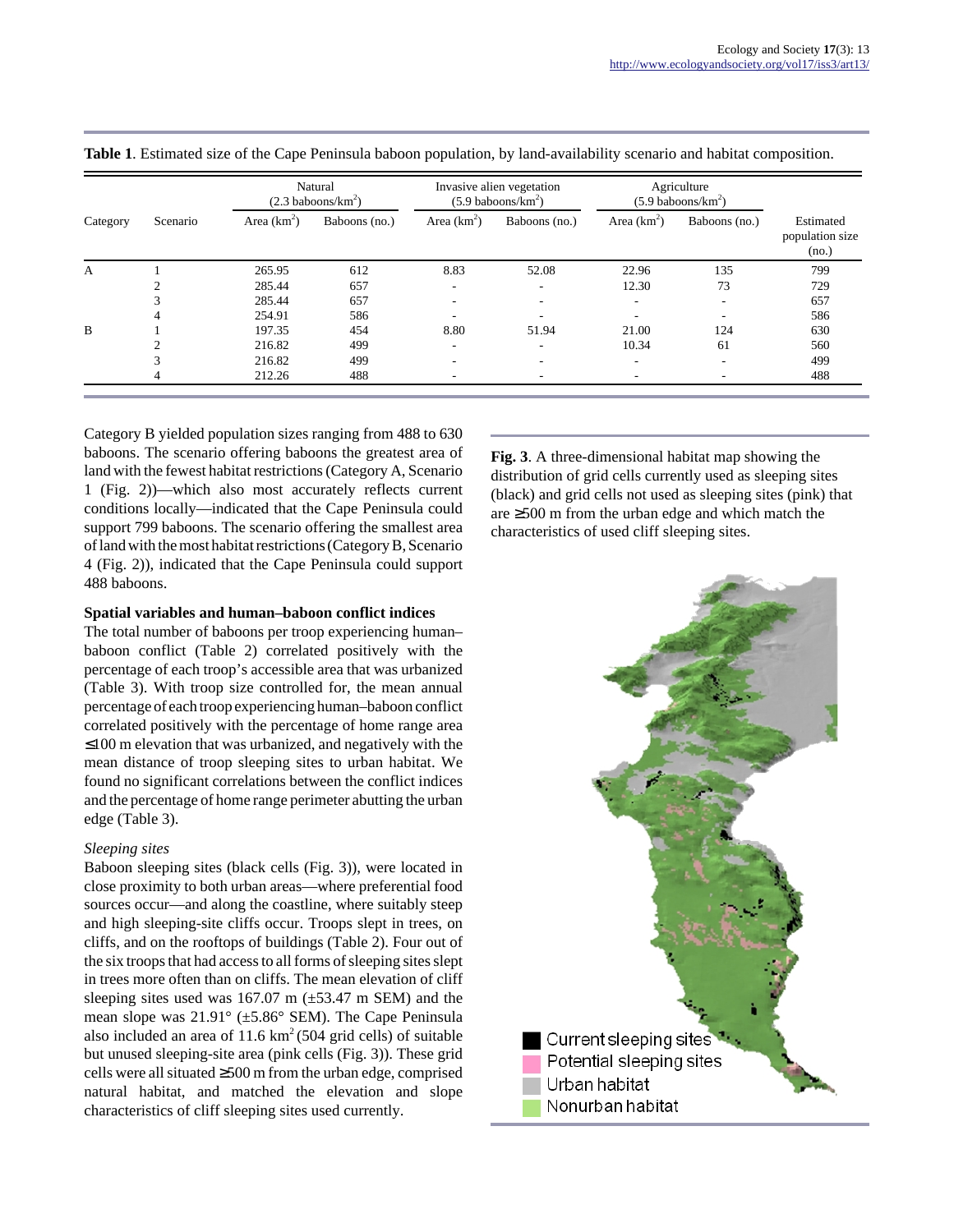|            | Conflict indices $\overline{ }$                       |                                              | Spatial variables                            |                                                                      |                                                       |                                                                |               | Use of sleeping site types <sup>+</sup> |                          |  |
|------------|-------------------------------------------------------|----------------------------------------------|----------------------------------------------|----------------------------------------------------------------------|-------------------------------------------------------|----------------------------------------------------------------|---------------|-----------------------------------------|--------------------------|--|
| Troop      | Index 1: total<br>HID and HII.<br>$2005 - 2007$ (no.) | Index 2: mean<br>annual HID and<br>$HII$ (%) | Accessible area<br>that is urbanized<br>(% ) | Area of home<br>range area $<$ 100<br>m that is<br>urbanized $(\% )$ | Home range<br>perimeter abutting<br>urban edge $(\%)$ | Mean distance of<br>sleeping sites to<br>urban habitat<br>(km) | Trees<br>(% ) | Cliffs<br>(% )                          | <b>Buildings</b><br>(% ) |  |
| DG         | 11                                                    | 10.1                                         | 32.2                                         | 48.1                                                                 | 15.9                                                  | 0.10                                                           | 63            | 14                                      | 23                       |  |
| TK         | 9                                                     | 2.5                                          | 38.7                                         | 14.6                                                                 | 21.6                                                  | 1.14                                                           | 100           | $\Omega$                                | $^{+}$                   |  |
| <b>SK</b>  | 8                                                     | 11.0                                         | 29.9                                         | 52.8                                                                 | 20.4                                                  | 0.20                                                           | 29            | 54                                      | 16                       |  |
| <b>PR</b>  |                                                       | 6.0                                          | 5.3                                          | 1.4                                                                  | 0.0                                                   | 0.25                                                           | 84            | 16                                      | $+$                      |  |
| <b>RH</b>  |                                                       | 11.9                                         | 26.7                                         | 78.6                                                                 | 25.1                                                  | 0.12                                                           | $^{+}$        | 100                                     | $+$                      |  |
| <b>SWB</b> |                                                       | 6.0                                          | 13.8                                         | 60.1                                                                 | 27.8                                                  | 0.45                                                           |               | 100                                     | $^{+}$                   |  |
| CP         |                                                       | 5.2                                          | 0.1                                          | 0.7                                                                  | 0.0                                                   | 1.99                                                           |               | 100                                     |                          |  |
| <b>BB</b>  |                                                       | 5.6                                          | 0.6                                          | 5.0                                                                  | 0.0                                                   | 0.61                                                           | 67            | 33                                      |                          |  |
| KK         | 0                                                     | 0.0                                          | 1.3                                          | 0.6                                                                  | 0.0                                                   | 2.17                                                           | 16            | 84                                      | $^{+}$                   |  |

**Table 2**. Measurements used to determine why some troops experience higher levels of human–baboon conflict than others, and the characteristics of the sleeping sites used by each troop.

 $\dagger$  HID = human-induced deaths. HII = human-induced injuries.

‡ A blank cell means that the sleeping site type was not available in the troops home range while + indicates that the sleeping site type was available but not used.

#### *Territoriality*

Only one troop, i.e., the TK troop, was geographically isolated from all other troops by urban development (Fig. 1). For all other troops the percentage of home range spatial overlap varied from 0.7 to 17.2% with a mean overlap of 7.3%  $(\pm 4.9\%$ , *n* = 6 pairs *(*Table 4). Core range overlap was restricted to five troops, with a mean overlap of 5.2% ( $\pm$ 4.8%, *n* = 4 pairs). Three troops for which we had collected fine-scale spatial data simultaneously ranged at a mean distance of 4.19±1.79 km from one another.

According to Mitani and Rodman's (1979) defensibility index (*D*), five troops occupied ranges where territorial defense was economically feasible (although not inherently necessary; *D* ≥ 1; Table 5). Once these values had been adjusted to include the fractional monitoring rate (*M*) put forward by Lowen and Dunbar (1994), all troops bar one could be considered territorial, or spatially capable of territoriality ( $M \ge 0.08$ ).

Despite having only one adult male (vs. the KK troop with *n*  $= 6$  adult males, and the CP troop with  $n = 3$  subadult males) and being numerically the smallest (the BB troop with  $n = 16$ ) vs. the CP troop with  $n = 22$ , and the KK troop with  $n = 49$ ), the BB troop displaced both the CP and KK troops on separate occasions as they approached the picnic site portion of their home range. The only animal from the BB troop involved in the displacement was the single adult male whose aggression resulted in different responses from the KK troop and the CP troop. During the aggressive encounter KK troop members grouped tightly together and the BB male herded the cohesive unit away from the picnic site. In contrast, CP troop members scattered and ran in different directions, with the BB male intermittently chasing individuals until the whole troop had vacated the picnic site.

#### **DISCUSSION**

#### **Conflict despite mitigation efforts**

An overabundance of baboons cannot be the explanation for the high levels of human–baboon conflict in the Cape Peninsula because none of the predicted baboon population sizes—which were calculated by applying both conservative and generous baboon densities to various hypothetical scenarios of available land and habitat cover—indicated that baboon numbers presently exceed the available space. Instead, the scenario that was best matched to prevailing landscape conditions (Scenario A-1 (Fig. 2)) showed that the current estimated population size (475 baboons, (E. K. Beamish *unpublished data*) could increase by 324 baboons. At the opposite extreme, the scenario that set the greatest restrictions on available land and which denied baboons access to any human-modified habitats (Scenario B-4), still allowed for an increase of 11 animals.

Despite being empirically grounded in quantified patterns of baboon spatial ecology, these estimated population sizes should not be viewed as an authoritative "carrying capacity" for the Cape Peninsula because they fail to take into account the full ecological complexity of the local landscape. In so doing, they neglect to factor in the long-term effects of habitat on baboon reproductive output and survival rates. The inclusion of this level of complexity, however, would require detailed research on the nutritional composition of all baboon dietary items, including investigations into the nutritional variation found across natural habitats, plant ages, elevations, and seasons. Furthermore, these density estimates cannot be used to predict any oscillatory patterns of population size that could result from changes to foraging conditions, nor how these changes may impact upon the levels at which the population size self-regulates. Despite these shortcomings,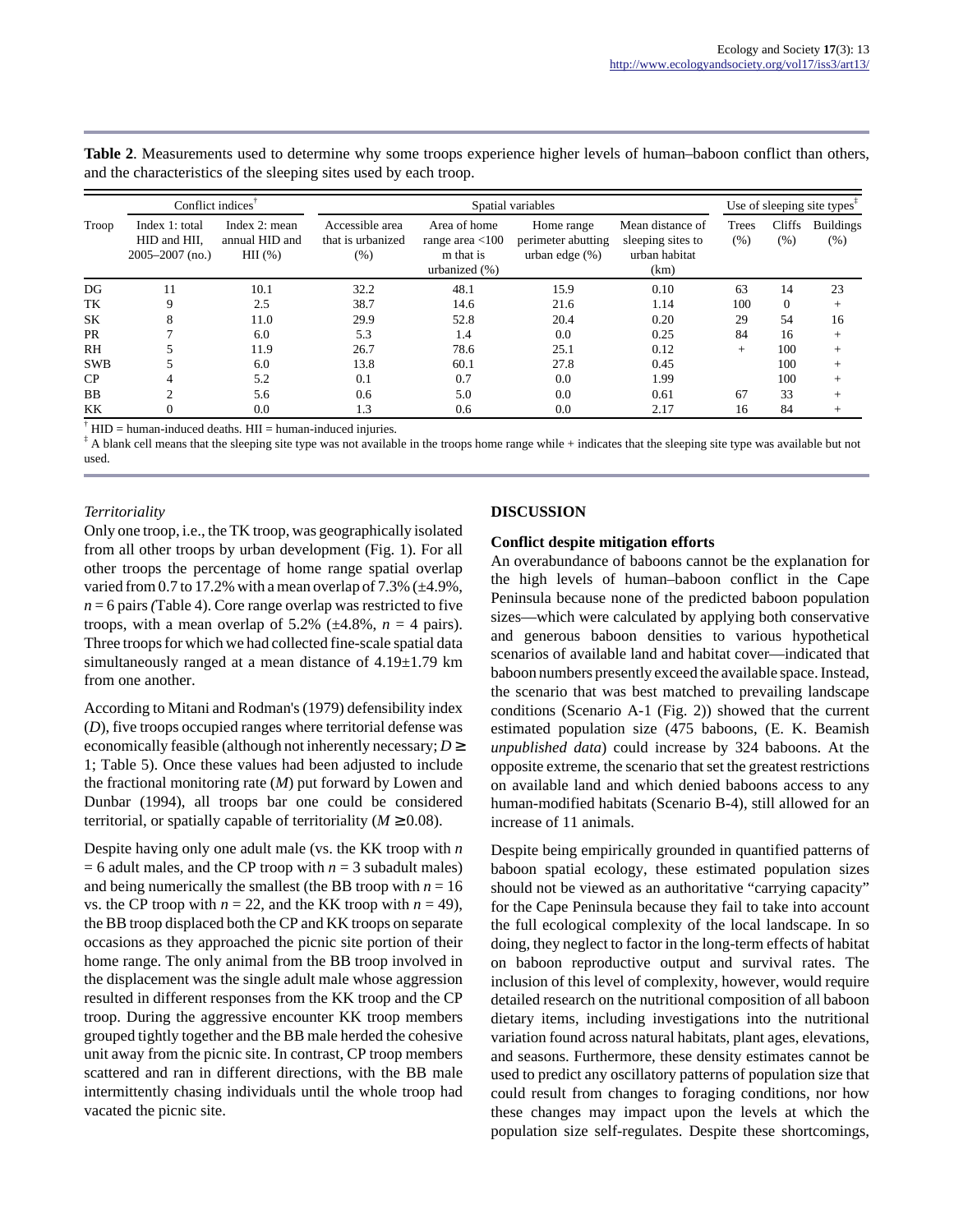|                                                                               | No. of HID and HII |       |   | % HID and HII |       |  |
|-------------------------------------------------------------------------------|--------------------|-------|---|---------------|-------|--|
|                                                                               |                    |       | n |               |       |  |
| Accessible area that is urbanized (%)                                         | 0.80               | 0.010 |   | 0.47          | 0.207 |  |
| Area of home range area $\langle 100 \text{ m} \rangle$ that is urbanized (%) | 0.37               | 0.326 |   | 0.77          | 0.015 |  |
| Home range perimeter abutting urban edge (%)                                  | 0.50               | 0.166 |   | 0.49          | 0.179 |  |
| Mean distance of sleeping sites to urban habitat (km)                         | $-0.17$            | 0.655 |   | $-0.80$       | 0.001 |  |

**Table 3**. Results of Pearson correlations testing for significant relationships between spatial variables and total number of humaninduced deaths (HID) and human-induced injuries (HII) per troop, and between spatial variables and mean annual percentage of HID and HII per troop. Bold values indicate significant differences at  $p \le 0.05$ .

these population estimates offer two important insights to management. Firstly, they serve as a precautionary forecast of the size towards which this baboon population will tend under different landscape management regimes. Secondly, they emphasize that, except under the most conservative of landavailability scenarios (B-4), management efforts will not need to engage in any immediate regulation of baboon numbers.

The loss of access to low-lying land as a result of urbanization, and the mean proximity of sleeping sites to urban habitat, provided the best explanations for why levels of human– baboon conflict remain high despite current management efforts. Troops with the least access to low-lying land and or who slept closest to the urban edge were the same troops to experience the highest levels of human-induced death and human-induced injury. This relationship, which is perhaps unsurprising given the preference of baboons for low elevations (Hoffman and O'Riain 2012), provides important support for the suggestion by Hoffman and O'Riain (2010) that further development of both the low elevation areas of home ranges and the land immediately accessible to baboons from their home ranges will exacerbate levels of human– baboon conflict for all troops. The results also indicate the importance of managing baboon sleeping-site use, which is discussed in more detail below.

Although the percentage of each troop's accessible area that was urbanized provided the best predictor of recent human– baboon conflict levels, it was not the only determinant. Two troops, i.e., TK and PR, whose home ranges comprised predominantly agricultural and natural habitat suffered the second and fourth highest numbers of human-induced deaths and injuries respectively. Even two of the three troops—i.e., BB and CP, ranging entirely within the protected natural habitat of Table Mountain National Park, and who had only minimal  $\langle 1\%$  of home range) access to urban habitat suffered human–baboon conflict. Importantly the only troop with no recorded human–baboon conflict was the KK troop. The single factor distinguishing this troop from all others was not the habitat composition of its home range, but the fact that it foraged entirely on natural food sources. This suggests that, while the type and coverage of human-modified habitats may dictate the frequency and severity of human–baboon conflict, ostensibly any troop that consumes anthropogenic food sources is at risk of suffering from human–baboon conflict.

That two of the troops most affected by human–baboon conflict—i.e., the DG troop and the SK troop—are also the two that have been actively managed for the longest time suggests that loss of critical baboon land may result in chronically elevated levels of human–baboon conflict that current management practices cannot reduce. Together these results raise a pertinent question for baboon management: how can human–baboon conflict levels be reduced for troops that have already lost large amounts of low-lying land?

#### **Spatial variables and human–baboon conflict indices**

There is no single solution to reducing human–wildlife conflict (Distefano 2005). However, a thorough understanding of wildlife ecology is vital for the development of effective management and conservation plans (Sinclair et al. 2006). Analyses of patterns of baboon sleeping-site use and territoriality yielded interesting insight into how human– baboon conflict can be mitigated in the Cape Peninsula.

Baboons are known to utilize a variety of above-ground sleeping sites that offer safety from predators (DeVore and Hall 1965) and suitable vantage points for area surveillance (Anderson 1984). These include trees (e.g., DeVore and Hall 1965, Altmann and Altmann 1970), cliffs (e.g., Kummer and Kurt 1963, Crook and Aldrich-Blake 1968, Whiten et al. 1987), rocky outcrops (e.g., Altmann and Altmann 1970), and caves (e.g., Marais 1939, Hall 1963). Despite inhabiting a predator-free environment, the Cape Peninsula troops do not deviate from this pattern, sleeping predominantly in elevated tree and cliff sleeping sites.

What is concerning from a management perspective is that four troops preferentially selected sleeping sites in humanmodified habitats over the widely available cliff sleeping sites in natural habitat. Furthermore, more than half of the troops slept <500 m from the urban edge. Two troops even habitually slept on building rooftops within urban habitat—the DG troop slept atop and inside sections of a residential apartment block, and the SK troop slept on the rooftop of a confectionary factory alongside hot-air vents. These patterns of sleeping-site use are not a consequence of limited sleeping-site availability,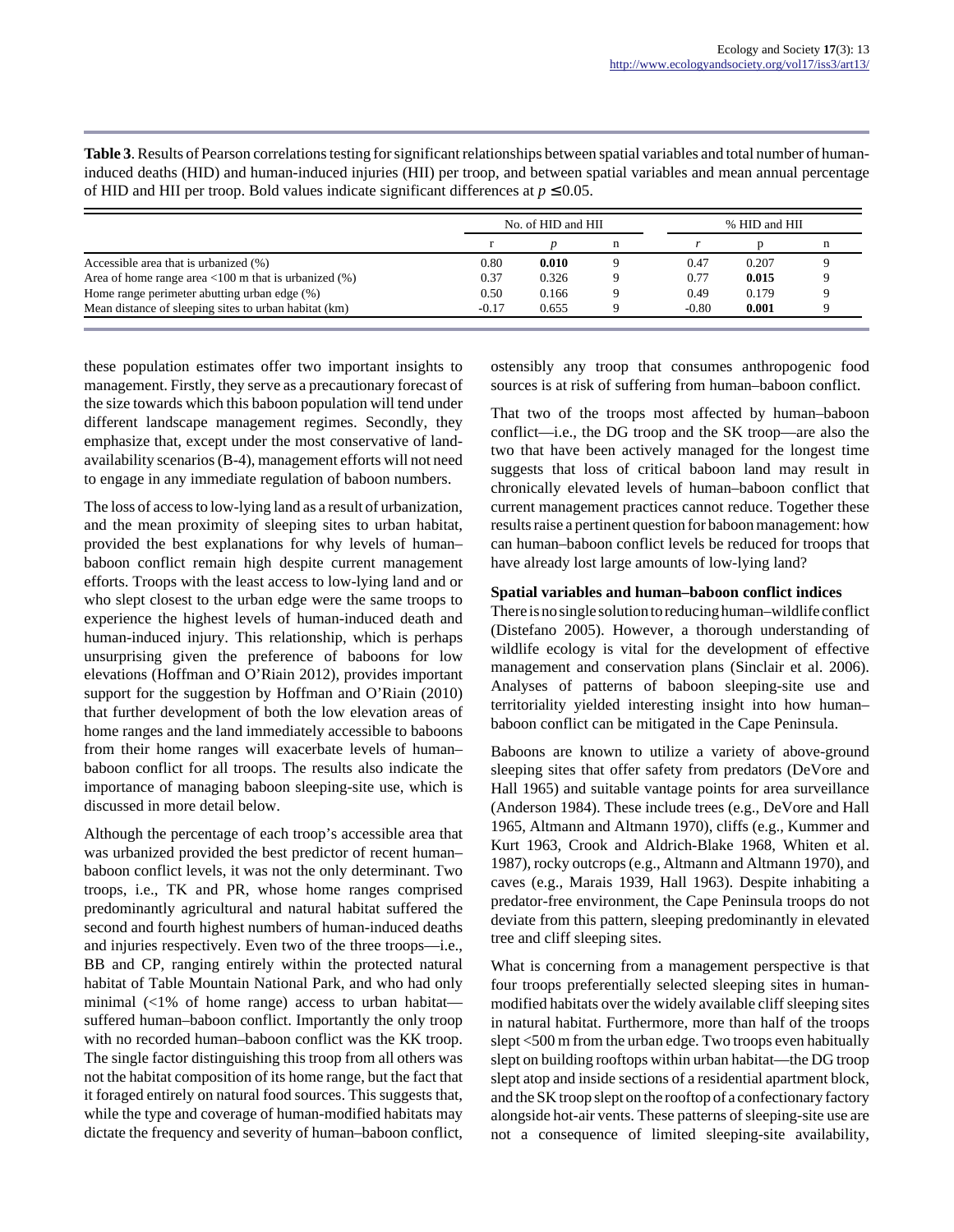|             |               | Spatial overlap    |                    | Temporal overlap    |                             |  |
|-------------|---------------|--------------------|--------------------|---------------------|-----------------------------|--|
| Pair number | <b>Troops</b> | Home ranges $(\%)$ | Core ranges $(\%)$ | Mean proximity (km) | n<br>(GPS points; no. days) |  |
|             | SK and DG     | 17.2               | 10.4               |                     | -                           |  |
|             | RH and SWB    | 3.9                |                    |                     |                             |  |
| 3           | PR and SWB    | 3.1                |                    |                     |                             |  |
|             | BB and KK     | 7.2                | 8.5                | $3.82 \pm 0.29$     | 61:3                        |  |
|             | BB and CP     | 11.5               | 1.1                | $2.84 \pm 0.22$     | 116:5                       |  |
| 6           | CP and KK     | 0.7                | 0.9                | $5.92 \pm 0.16$     | 542; 14                     |  |

**Table 4**. Details of the spatial overlap of troop home ranges and the mean (± SEM) temporal proximity of neighboring troops over a period of 17 days. Pair numbers correspond to the encircled numbers presented in Fig. 3. Troops are listed according to their geographical position from north to south.

because suitable and typical baboon sleeping sites are widely available throughout the Cape Peninsula, both within and outside of the home ranges of all troops. Instead, sleeping-site selection appears to be driven primarily by their proximity to human-modified habitats (Hoffman and O'Riain 2012). Discouraging baboons from using sleeping sites that are close to urban habitat (Fig. 3) should be a management priority given the large number of possible alternatives far from the urban edge and the lack of any natural predators that might otherwise influence sleeping-site selection. The increased spatial separation between baboons and humans at the beginning and end of each day will increase the ability of baboon monitors to achieve their overall goal of reducing spatial overlap between baboons and urban habitat, with subsequent reductions in human–baboon conflict.

**Table 5**. Measures of troop territoriality.  $D \ge 1.0$  and  $M \ge 0.08$ indicate the potential for territoriality. Troops are listed according to their geographical position from north to south.

| Troop      | $\mathbf{D}^\dagger$ | $\mathbf{M}^{\ddagger}$ |
|------------|----------------------|-------------------------|
| TK         | 0.73                 | 0.14                    |
| SK         | 0.94                 | 0.22                    |
| DG         | 1.30                 | 0.21                    |
| <b>RH</b>  | 1.18                 | 3.43                    |
| <b>SWB</b> | 0.95                 | 0.19                    |
| <b>PR</b>  | 1.64                 | 0.34                    |
| KК         | 0.89                 | 0.02                    |
| BB         | 1.24                 | 0.52                    |
| CP         | 1.72                 | 0.47                    |

† Defensibility index (Mitani and Rodman 1979).

‡ Fractional monitoring rate (Lowen and Dunbar 1994).

The results of field observations, territorial index calculations, and measures of range overlap for troops in the Cape Peninsula, all provide evidence for a degree of territoriality in chacma baboons, supporting the observations of Hamilton et al. (1976). The strongest evidence for territoriality was the aggressive interactions between the BB troop and its neighbors. Interestingly, the ability of the BB alpha male to single-handedly supplant two troops on separate occasionsthe KK troop comprising 49 individuals and the CP troop comprising 22 individuals—suggests that strength in intertroop encounters does not depend solely on troop size or the number of males present (Hamilton et al. 1975). Instead, the tendency for the BB troop to display overt spatial defense is most likely attributable to its home range encompassing a high-quality and monopolizable resource (sensu Strier 2007) in the form of a picnic area where humans and garbage bins are regularly raided for anthropogenic food sources. This same picnic area, which is the source of human–baboon conflict for the BB troop, provides a useful study site for future investigations into conflict-mitigation measures.

These findings are relevant to baboon management for they caution against simply removing troops that are experiencing high levels of human–baboon conflict. If troops aggressively defend access to high-quality anthropogenic food sources, then removal of chronic raiding troops, as has been done historically (Skead 1980), may simply allow excluded, and possibly less habituated, neighboring troops to move in, and discover and then monopolize the same resource, thus perpetuating the conflict. Evidence to support this statement comes from the Kommetjie region of the Cape Peninsula where the most recent troop removal was effected in 1990 by the local conservation authority (Beamish 2010). The removal of the Kommetjie troop resulted in short-term relief from human–baboon conflict, but the vacant home range was usurped about 8 years later (Kansky and Gaynor 2000) by a fission group from the neighboring DG troop. This fission group, currently known as the SK troop, now habitually raids the Kommetjie area, once again resulting in high levels of human–baboon conflict in the area (Nature Conservation Corporation, Baboon Hotline *personal communication*). Thus, the better long-term strategy to reduce human–baboon conflict in areas with multiple neighboring troops is to focus on the removal of, or on preventing access to, the anthropogenic food source(s) that are the primary drivers of the conflict itself (i.e., the baboon attractant), and not focus on the removal of whole troops. The latter approach has only proven successful when all the troops from entire geographical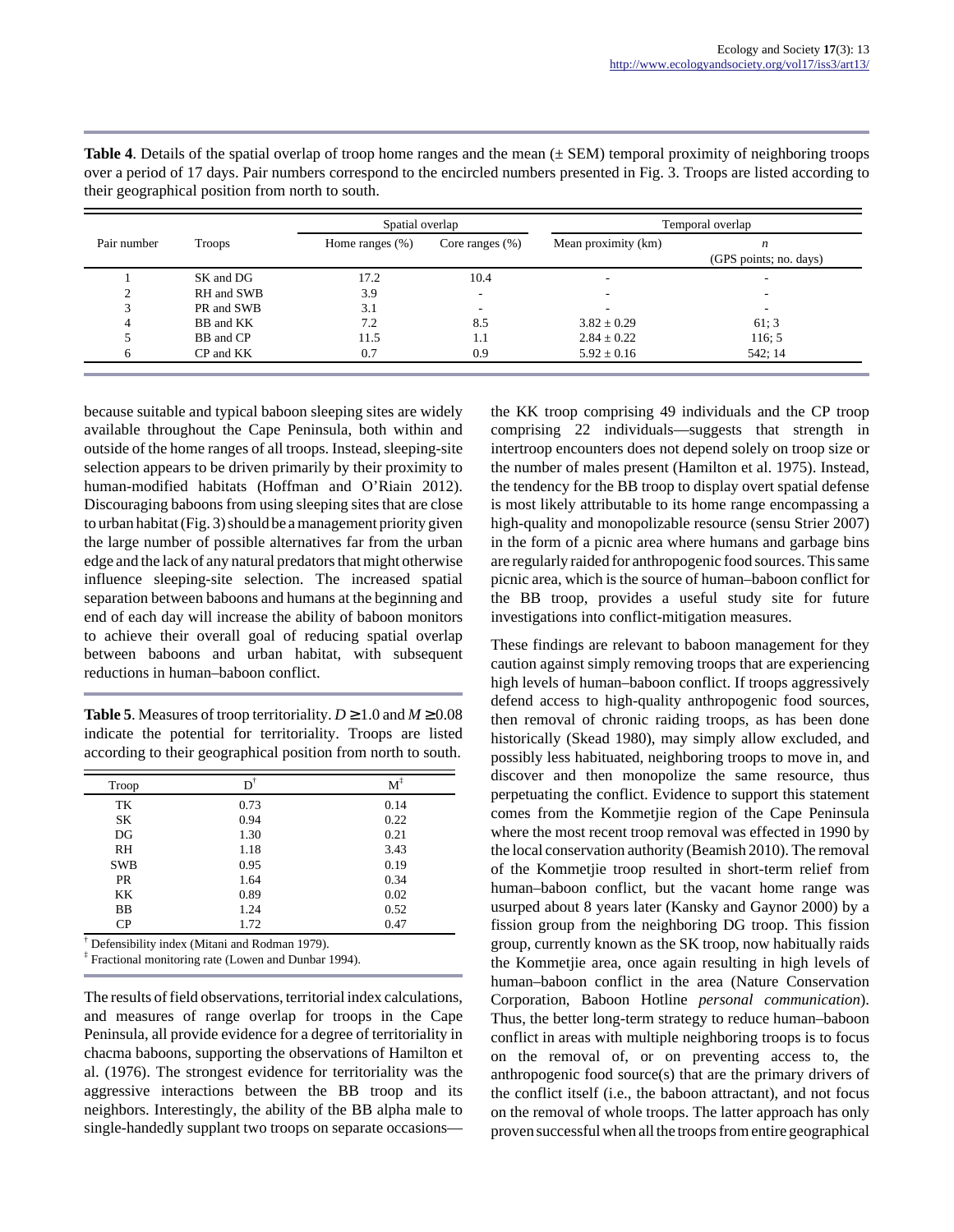regions have been removed simultaneously, such as was performed in the northern areas of Table Mountain National Park (Skead 1980). These large areas have remained devoid of troops for over 30 years with only occasional visits by lone dispersing males (Beamish 2010).

That the BB troop was the only one to display visible evidence of spatial defense should not be interpreted as a lack of territorial potential for the other troops, but rather may be a consequence of the widespread availability of sleeping sites (Hall 1963, DeVore and Hall 1965, Kummer 1968, Altmann and Altmann 1970, Anderson 1981) and/or the absence of predators (Anderson 1981). Furthermore, with a mean of ~7%, levels of home range overlap in the Cape Peninsula, were substantially lower than the range of 50 to 95% reported by Anderson (1982). Mean core range overlap was lower still (~0.3%). This minimal range overlap, particularly at the core level, suggests that range boundaries are well defined, a factor which may account for the general sparseness of territorial behavior observed among troops. However, the fractional monitoring rate of Lowen and Dunbar (1994) indicated territoriality to be an economically feasible option for all troops in the Cape Peninsula, apart from the KK troop. Thus, in addition to avoiding negative knock-on effects of troop removal, management should also view each troop as a variable that may affect the spatial ecology, and hence management, of neighboring troops.

#### **Conclusions**

We use baboon spatial ecology to understand the extent and severity of human–baboon conflict in the Cape Peninsula and to determine realistic and practical strategies for local baboon management within a metropolitan area. In so doing, it demonstrates how an enhanced understanding of wildlife spatial ecology can inform wildlife management and improve human–wildlife conflict-mitigation efforts.

Baboon troops with the least access to low-lying land and those that slept closest to the urban edge suffered the highest levels of human-induced injury and human-induced mortality. That two of the troops most impacted by human–baboon conflict are also presently the most actively managed by baboon monitors indicates that the ability of current management strategies to mitigate against human–baboon conflict is inadequate. However, the results caution against the renewed implementation of historically used management practices such as troop extirpation. Firstly, there is currently no numerical justification for troop removal because, despite the increased density of troops in human-modified habitats, there is no indication that this population is as yet overabundant. Secondly, evidence for intertroop territoriality suggests that the removal of nuisance troops would have limited success in reducing overall human–baboon conflict levels, and would simply create the opportunity for previously excluded troops to take advantage of the same conflict-causing resource. Rather, the results indicate that landscape management that prioritizes the conservation of low-lying natural habitat, increased distance of sleeping sites to the urban edge, and decreased access to traditional conflict hot spots (i.e., picnic sites, waste depots, tourist centers) presents the least invasive and most sustainable ways of managing human–baboon conflict.

Preventing troops from consuming anthropogenic food sources should also be a chief management priority, for two reasons. Firstly, the only troop with no human–baboon conflict was also the only troop that did not forage on anthropogenic food sources. This result illustrates that reduced levels of human–baboon conflict are contingent upon preventing baboons from accessing food in human-modified habitats. Secondly, denying baboons access to anthropogenic food sources should improve their manageability by reducing the overall population density; troops that forage only on natural food sources will be forced to range over a large area of natural habitat to satisfy their nutritional requirements. As a result, the natural habitat of the landscape—much of which is currently devoid of baboons—will become more heavily and widely used and we predict that home ranges will continue to increase in size until each troop approaches the conservative mean density  $(2.3 \text{ baboons/km}^2)$  of those ranging entirely within Table Mountain National Park. This conservative density is comparable to the mean of baboon densities of 2.7 baboons/km<sup>2</sup> reported across South Africa (DeVore and Hall 1965, Stoltz and Saayman 1970, Whiten et al. 1987, Henzi et al. 1992) and thus presents a realistic long-term prediction for the density of the Cape Peninsula population in natural habitat. Furthermore, we predict that an added benefit of restricting troop diets to natural food sources will be a convergence of annual and seasonal ranging patterns that will make the population more predictable to manage and allow for the implementation of population-specific rather than troopspecific management plans.

*Responses to this article can be read online at: [http://www](http://www.ecologyandsociety.org/vol17/iss3/art13/responses/).ecologyandsociety.org/vol17/iss3/art13/ responses/*

### **Acknowledgments:**

*This research was funded by the Table Mountain Fund (WWF-SA), Table Mountain National Parks, the National Research Foundation, and Back to Africa. The research complied with protocols approved by the ethics committees of the University of Cape Town, South African National Parks, and the Society for the Prevention of Cruelty to Animals, and adhered to South Africa legal requirements. We thank South African National Parks for the permission to conduct fieldwork in the Table Mountain National Park and for their assistance with data collection and analysis. We would like to thank Nick Shaw,*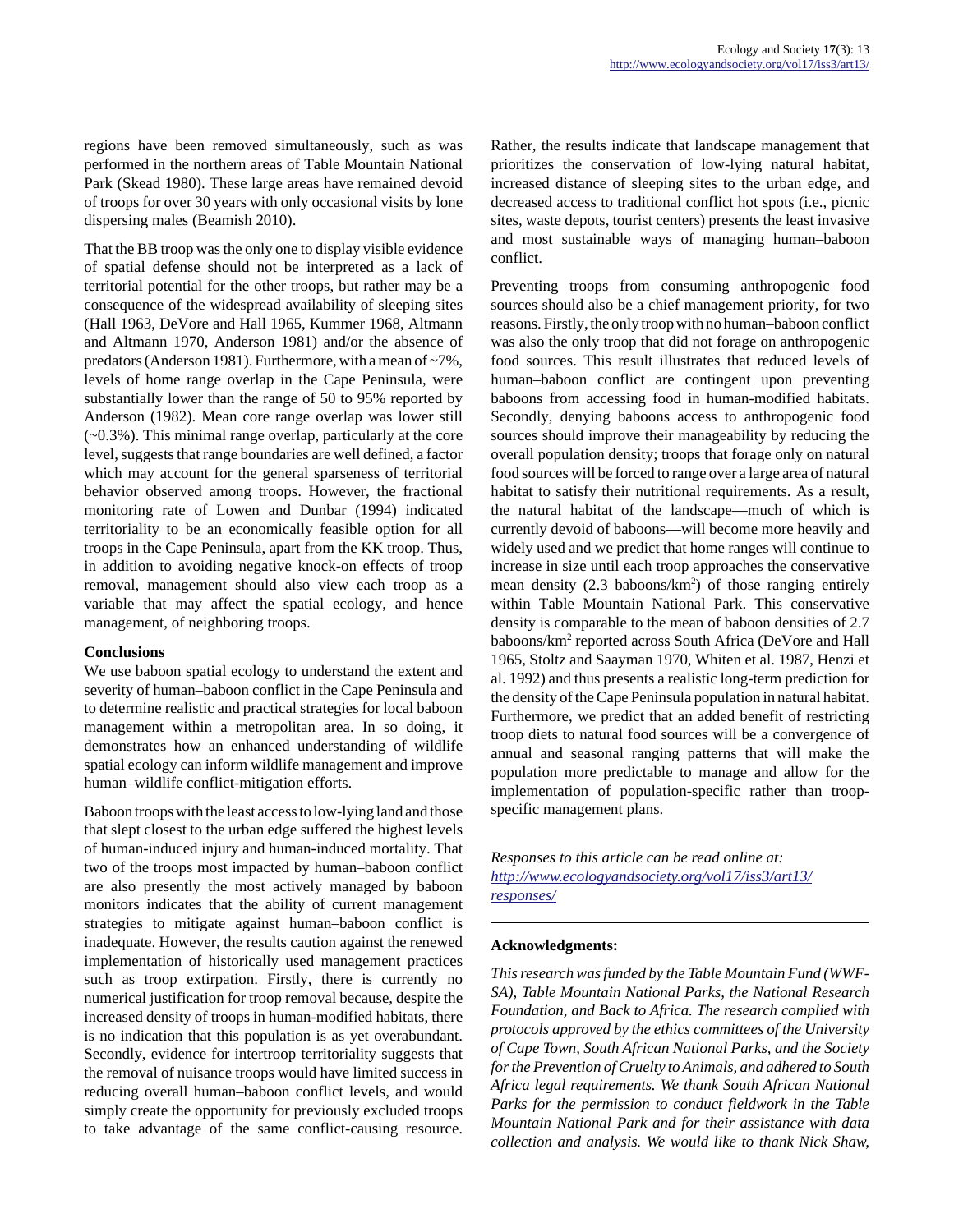*Esme Beamish, Alta de Vos, Bentley Kaplan, and Matthew Lewis of the Baboon Research Unit at the University of Cape Town for their field assistance and insightful discussion; Esme Beamish and Angela van Doorn for their data contributions; and Bentley Kaplan for his comments on this manuscript. We are grateful to Dr. Hamish Currie, Dr. David Zimmerman, Dr. Mark Dittberner, and Dr. Justin Benade for their veterinary assistance. Finally, without the volunteer efforts of the longterm assistants (Caroline Booth, Nelly Boyer, Shamini Bundell, Shahrina Chowdhury, Caroline Feinberg, Cody Freas, Alistair Fyfe, Mandy Gibson, Amy Harrington, Tracy Herigstad, Jolle Jolles, Dana Kirschmann, Susan Lin, Cody Massing, Liliana Mendel, Ania Paluch, Lindsay Patterson, Darby Proctor, Rachel Schill, Reinhardt Scholtz, Nitin Sekar, Leslie Steele, Kathryn Tarr, Nadia Timol, Denise Thompson, Simon Wood, Nicolina van der Merwe) and short-term assistants (Jonathan Aronson, Brionie Benchley, Chloe Botha, Charine Collins, Stacey Jordaan, Abby Joustra, Anne Ketley, Megan Laird, Christopher Mills, Glenn Moncrieff, Jacqui Stephenson, Alicia Thomas, Liezel Tolmay) this study would not have been possible.*

## **LITERATURE CITED**

Altmann, S. A., and J. Altmann. 1970. *Baboon ecology: African field research*. University of Chicago Press, Chicago, USA and London, UK.

Anderson, C. M. 1981. Intertroop relations of chacma baboons. *International Journal of Primatology* 2:285-310. <http://dx.doi.org/10.1007/BF02693480>

Anderson, C. M. 1982. Baboons below the Tropic of Capricorn. *Journal of Human Evolution* 11:205-217. [http://dx](http://dx.doi.org/10.1016/S0047-2484(82)80037-7) [.doi.org/10.1016/S0047-2484\(82\)80037-7](http://dx.doi.org/10.1016/S0047-2484(82)80037-7)

Beamish, E. K. 2010. *Causes and consequences of mortality and mutilation in baboons of the Cape Peninsula, South Africa*. Dissertation. University of Cape Town, Cape Town, South Africa.

Bulte, E. H., and D. Rondeau. 2005. Why compensating wildlife damages may be bad for conservation. *The Journal of Wildlife Management* 69:14-19. [http://dx.doi.org/10.2193/0](http://dx.doi.org/10.2193/0022-541X(2005)069<0014:WCWDMB>2.0.CO;2) [022-541X\(2005\)069<0014:WCWDMB>2.0.CO;2](http://dx.doi.org/10.2193/0022-541X(2005)069<0014:WCWDMB>2.0.CO;2)

Chapman, C. A., and R. W. Wrangham. 1993. Range use of the forest chimpanzees of Kibale: implications for the understanding of chimpanzee social organization. *American Journal of Primatology* 31:263-273. [http://dx.doi.org/10.1002/](http://dx.doi.org/10.1002/ajp.1350310403) [ajp.1350310403](http://dx.doi.org/10.1002/ajp.1350310403)

City of Cape Town. 2008a. *City of Cape Town, city statistics*. [online] URL: [http://www.capetown.gov.za/en/stats/Pages/City](http://www.capetown.gov.za/en/stats/Pages/CityStatistic.aspx) [Statistic.aspx](http://www.capetown.gov.za/en/stats/Pages/CityStatistic.aspx).

City of Cape Town. 2008b. *City of Cape Town, indicator, population projection 2001 to 2021*. [online] URL: [http://ww](http://www.capetown.gov.za/en/stats/Documents/Population.htm) [w.capetown.gov.za/en/stats/Documents/Population.htm](http://www.capetown.gov.za/en/stats/Documents/Population.htm).

Cowling, R. M., I. A. W. MacDonald, and M. T. Simmons. 1996. The Cape Peninsula, South Africa: physiographical, biological and historical background to an extraordinary hotspot of biodiversity. *Biodiversity and Conservation* 5:527-550.<http://dx.doi.org/10.1007/BF00137608>

Crook, J. H., and P. Aldrich-Blake. 1968. Ecological and behavioural contrasts between sympatric ground-dwelling primates in Ethiopia. *Folia Primatologica* 8:192–227. [http://d](http://dx.doi.org/10.1159/000155154) [x.doi.org/10.1159/000155154](http://dx.doi.org/10.1159/000155154)

DeVore, I., and K. R. L. Hall. 1965. Baboon ecology. Pages 20-52 *in* I. DeVore, editor. *Primate behavior: field studies of monkeys and apes*. Holt, Rinehart and Winston, New York, New York, USA.

Dickman, A. J. 2010. Complexities of conflict: the importance of considering social factors for effectively resolving human– wildlife conflict. *Animal Conservation* 13:458-456. [http://dx.](http://dx.doi.org/10.1111/j.1469-1795.2010.00368.x) [doi.org/10.1111/j.1469-1795.2010.00368.x](http://dx.doi.org/10.1111/j.1469-1795.2010.00368.x)

Distefano, E. 2005. *Human–wildlife conflict worldwide: a collection of case studies, analysis of management strategies and good practices*. Sustainable Agriculture and Rural Development (SARD), Food and Agricultural Organization of the United Nations (FAO), Rome, Italy. [online] URL: [htt](http://www.fao.org/sard/common/ecg/1357/en/hwc_final.pdf) [p://www.fao.org/sard/common/ecg/1357/en/hwc\\_final.pdf.](http://www.fao.org/sard/common/ecg/1357/en/hwc_final.pdf)

Ellis, E. C., K. K. Goldewijk, S. Siebert, D. Lightman, and N. Ramankutty. 2010. Anthropogenic transformation of the biomes, 1700 to 2000. *Global Ecology and Biogeography* 19:589–606 [http://dx.doi.org/10.1111/j.1466-8238.2010.00540.](http://dx.doi.org/10.1111/j.1466-8238.2010.00540.x) [x](http://dx.doi.org/10.1111/j.1466-8238.2010.00540.x)

Else, J. G. 1991. Nonhuman primates as pests. Pages 155-165 *in* H. O. Box, editor. *Primate responses to environmental change*. Chapman and Hall, London, UK. [http://dx.doi.org/10](http://dx.doi.org/10.1007/978-94-011-3110-0_8) [.1007/978-94-011-3110-0\\_8](http://dx.doi.org/10.1007/978-94-011-3110-0_8)

Environmental Systems Research Institute. 2002. *ArcView, version 3.3*. Redlands, California, USA.

Hall, K. R. L. 1963. Variations in the ecology of the chacma baboon. *Symposium of the Zoological Society of London* 10:1-28.

Hamilton, W. J., III, R. E. Buskirk, and W. H. Buskirk 1975. Troop-mobilizing behavior of adult male chacma baboons. *Folia Primatologica* 22:9-18.

Hamilton, W. J., III, R. E. Buskirk, and W. H. Buskirk. 1976. Defence of space and resources by chacma (*Papio ursinus*) baboons in an African desert and swamp. *Ecology* 57:1264-1272.<http://dx.doi.org/10.2307/1935050>

Henzi, S. P., R. W. Byrne, and A. Whiten. 1992. Patterns of movement by baboons in the Drakensberg Mountains: primary responses to the environment. *International Journal of Primatology* 13:601-629. <http://dx.doi.org/10.1007/BF02551256>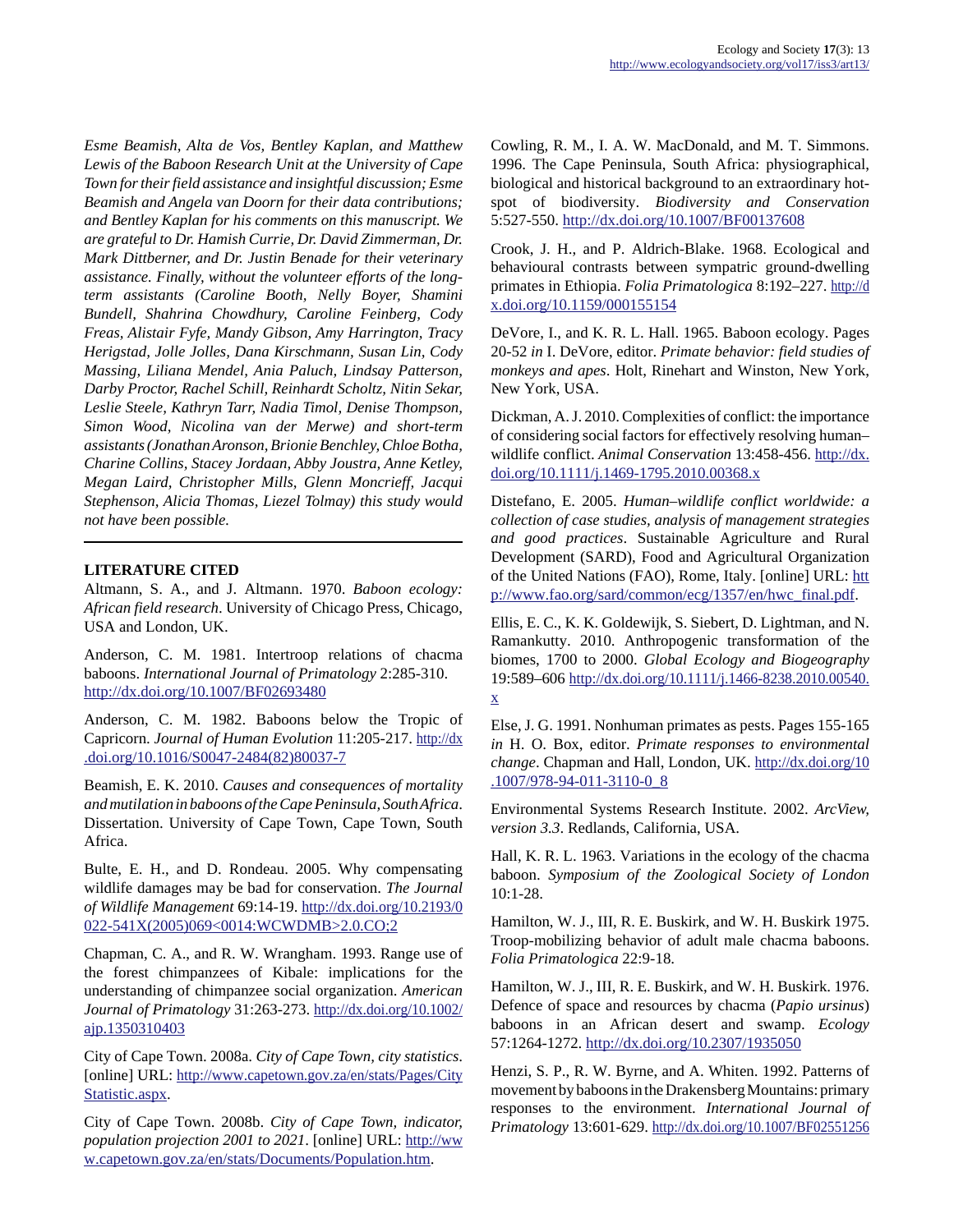Heydon, M. J., C. J. Wilson, and T. Tew. 2010. Wildlife conflict resolution: a review of problems, solutions and regulation in England. *Wildlife Research* 37:731–748. [http://d](http://dx.doi.org/10.1071/WR10006) [x.doi.org/10.1071/WR10006](http://dx.doi.org/10.1071/WR10006)

Hill, C. M. 2000. A conflict of interest between people and baboons: crop raiding in Uganda. *International Journal of Primatology* 21:299-315. [http://dx.doi.org/10.1023/A:100548](http://dx.doi.org/10.1023/A:1005481605637) [1605637](http://dx.doi.org/10.1023/A:1005481605637)

Hill, C. M. 2005. People, crops, and primates: a conflict of interests. Pages 40-59 *in* J. D. Paterson and J. Wallis, editors. *Commensalism and conflict: the human–primate interface*. The American Society of Primatologists, Norman, Oklahoma, USA.

Hoffman, T. S. 2011. *The spatial ecology of chacma baboons (*Papio ursinus*) in the Cape Peninsula, South Africa: towards improved management and conservation strategies*. Dissertation. University of Cape Town, Cape Town, South Africa.

Hoffman, T. S., and M. J. O'Riain. 2010. The spatial ecology of chacma baboons (*Papio ursinus*) in a human-modified environment. *International Journal of Primatology* 32:308-328.<http://dx.doi.org/10.1007/s10764-010-9467-6>

Hoffman, T. S., and M. J. O'Riain. 2012. Landscape requirements of a primate population in a human-dominated environment. *Frontiers of Zoology* 9:1.

IUCN (International Union for the Conservation of Nature and Natural Resources). 2010. *Red List of threatened species version 2010.4*. Cambridge, UK. [online] URL: [http://www.i](http://www.iucnredlist.org) [ucnredlist.org](http://www.iucnredlist.org).

Jenness, J. 2004. *Nearest features (nearfeat.avx) extension for ArcView 3.x, v. 3.8a*. Jenness Enterprises, Flagstaff, Arizona, USA. [online] URL: [http://www.jennessent.com/arcview/nea](http://www.jennessent.com/arcview/nearest_features.htm) [rest\\_features.htm](http://www.jennessent.com/arcview/nearest_features.htm).

Jenness, J. 2005. *Repeating shapes (repeat\_shapes.avx) extension for ArcView 3.x*. Jenness Enterprises, Flagstaff, Arizona, USA. [online] URL: [http://www.jennessent.com/arc](http://www.jennessent.com/arcview/repeat_shapes.htm) [view/repeat\\_shapes.htm](http://www.jennessent.com/arcview/repeat_shapes.htm)).

Kansky, R., and D. Gaynor. 2000. *Baboon management strategy for the Cape Peninsula*. Final report. Table Mountain Fund Project number ZA 568, Cape Town, South Africa.

Kaplan, B. S., M. J. O'Riain, R. van Eeden, and A. J. King. 2011. A low-cost manipulation of food resources reduces spatial overlap between baboons (*Papio ursinus*) and humans in conflict. *International Journal of Primatology* 32:1397-1412.<http://dx.doi.org/10.1007/s10764-011-9541-8>

Kummer, H., editor. 1968. *Social organisation of Hamadryas baboons: a field study*. University of Chicago Press, Chicago, USA.

Kummer, H., and F. Kurt. 1963. Social units of a free-living population of hamadryas baboons. *Folia Primatologica* 1:4-19.<http://dx.doi.org/10.1159/000164877>

Lehmann, J., and C. Boesch. 2003. Social influences on ranging patterns among chimpanzees (*Pan troglodytes verus*) in the Tai National Park, Cote d'Ivoire. *Behavioural Ecology* 14:642–649. <http://dx.doi.org/10.1093/beheco/arg047>

Lowen, C., and R. I. M Dunbar. 1994. Territory size and defendability in primates. *Behavioral Ecology and. Sociobiology* 35:347–354.<http://dx.doi.org/10.1007/BF00184423>

Macdonald, I. A. W., and R. M. Cowling. 1996. Guest editorial. *Biodiversity and Conservation* 5:525-526. [http://dx.](http://dx.doi.org/10.1007/BF00137607) [doi.org/10.1007/BF00137607](http://dx.doi.org/10.1007/BF00137607)

Marais, E. 1939. *My friends, the baboons*. First edition. Robert M. McBride and Company, New York, New York, USA.

Mascarenhas, A. 1971. Agricultural vermin in Tanzania. Pages 259-267 *in* S. H. Ominde, editor. *Studies in East African geography and development*. Heinemann Educational Books Ltd, London, UK.

Mitani, J. C., and P. Rodman. 1979. Territoriality: the relation of ranging patterns and home range size to defensibility, with an analysis of territoriality among primate species. *Behavioral Ecology and Sociobiology* 5:241–151. [http://dx.doi.org/10.1007/](http://dx.doi.org/10.1007/BF00293673) [BF00293673](http://dx.doi.org/10.1007/BF00293673)

Morris, B. 2000. Wildlife depredations in Malawi, the historical dimension. Pages 36-49 *in* J. Knight, editor. *Natural enemies: people–wildlife conflicts in anthropological perspective*. Routledge, London, UK.

Richardson, D. M., B. W. van Wilgen, S. I. Higgins, T. H. Trinder-Smith, R. M. Cowling, and D. H. McKell. 1996. Current and future threats to plant biodiversity on the Cape Peninsula, South Africa. *Biodiversity Conservation* 5:607-647.<http://dx.doi.org/10.1007/BF00137612>

Siex, K. S., and T. T. Struhsaker. 1999. Colobus monkeys and coconuts: a study of perceived human–wildlife conflicts. *Journal of Applied Ecology* 36:1009–1020. [http://dx.doi.org/](http://dx.doi.org/10.1046/j.1365-2664.1999.00455.x) [10.1046/j.1365-2664.1999.00455.x](http://dx.doi.org/10.1046/j.1365-2664.1999.00455.x)

Sinclair, A. R. E., J. M. Fryxell, and G. Caughley, editors. 2006. *Wildlife ecology, conservation and management*. Second edition. Blackwell Publishing Ltd., Oxford, UK.

Skead, C. J. 1980. *Historical mammal incidence in the Cape Province, Volume 1*. Department of Nature and Environmental Conservation, Cape Town, South Africa.

South Africa. 2001. *Western Cape: hunting seasons, daily bag limits and hunting by the use of prohibited hunting methods*. Proclamation No. 49/2001. Nature Conservation Ordinance (Ordinance 19 of 1974). Provincial Gazette, Western Cape Province, South Africa.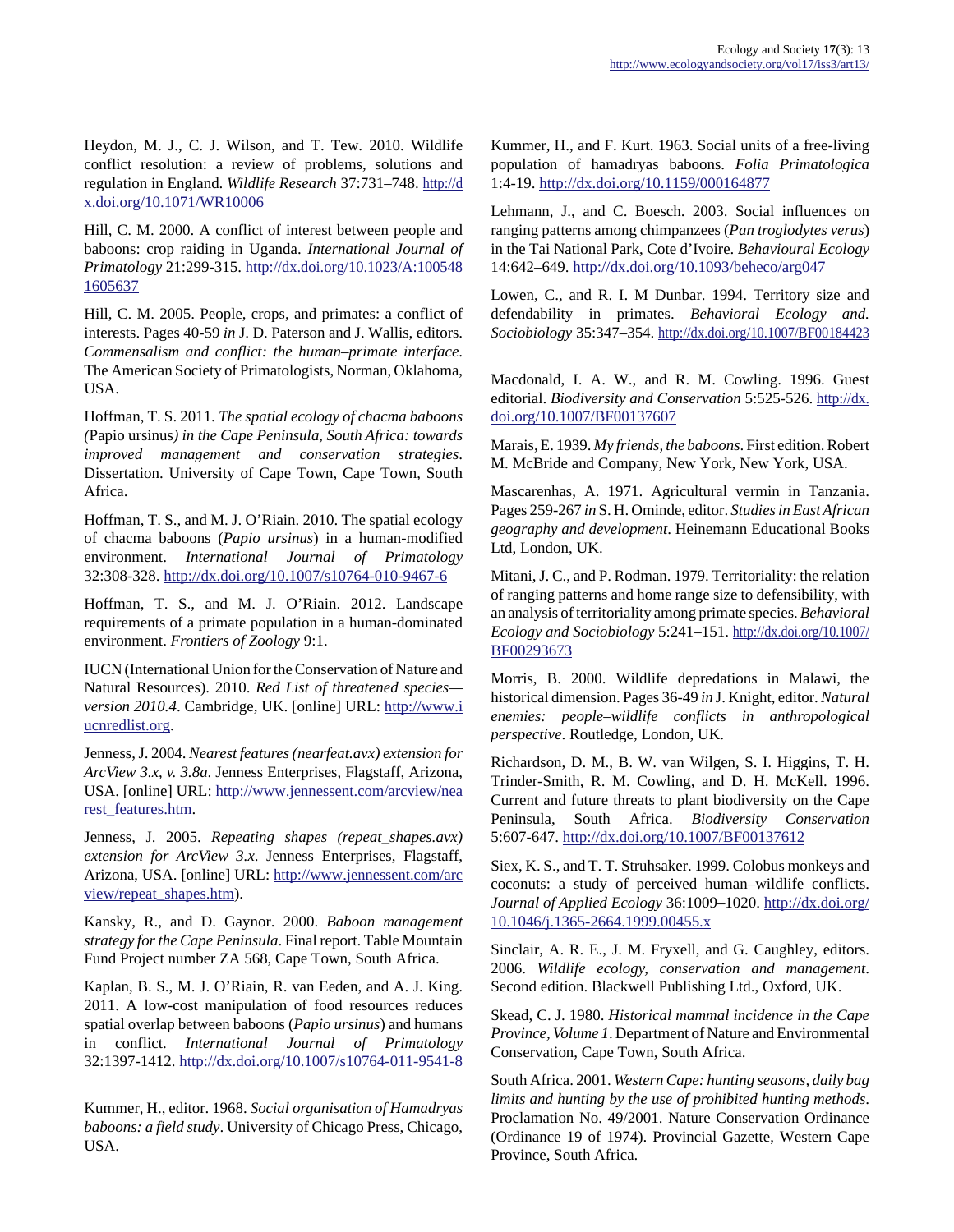Stoltz, L. P., and G. S. Saayman. 1970. Ecology and behaviour of baboons in the Northern Transvaal. *Annals of the Transvaal Museum* 26:99-143.

Strier, K. B., editor. 2007. *Primate behavioral ecology*. Pearson Allyn and Bacon, Boston, Massachusetts, USA.

Strum, S. C. 1994. Prospects for management of primate pests. *Revue d'Ecologie (La Terre et la Vie)* 49:295–306.

Strum, S. C. 2010. The development of primate raiding: implications for management and conservation. *International Journal of Primatology* 31:133–156. [http://dx.doi.org/10.1007/](http://dx.doi.org/10.1007/s10764-009-9387-5) [s10764-009-9387-5](http://dx.doi.org/10.1007/s10764-009-9387-5)

Swedell, L. 2011. African Papionins: diversity of social organization and ecological flexibility. Pages 241-277 *in* C. J. Campbell, A. Fuentes, M. C. MacKinnon, M. Panger, S. K. Bearder, and R. Stumpf, editors. *Primates in perspective*. Second edition. Oxford University Press, New York, New York, USA.

United Nations. 2010. *World Heritage List, Cape Floral Region Protected Areas, South Africa*. UNESCO World Heritage Centre, United Nations, Paris, France. [online] URL: [http://whc.unesco.org/en/list/1007.](http://whc.unesco.org/en/list/1007)

van Doorn, A. C. 2009. *The interface between socioecology and management of chacma baboons (*Papio ursinus*) in the Cape Peninsula, South Africa*. Dissertation. University of Cape Town, Cape Town, South Africa.

van Oosten, V. 2000. *The conflicts between primates and the human population in a protected area in north Cameroon*. MSc thesis. CML student report 133. Leiden University, Leiden, Netherlands.

Whiten, A., R. W. Byrne, and S. P. Henzi. 1987. The behavioral ecology of mountain baboons. *International Journal of Primatology* 8:367–389. [http://dx.doi.org/10.1007/](http://dx.doi.org/10.1007/BF02737389) [BF02737389](http://dx.doi.org/10.1007/BF02737389)

Woodroffe, R., S. Thirgood, and A. Rabinowitz, editors. 2005. *People and wildlife: conflict or coexistence?* Cambridge University Press, Cambridge, UK.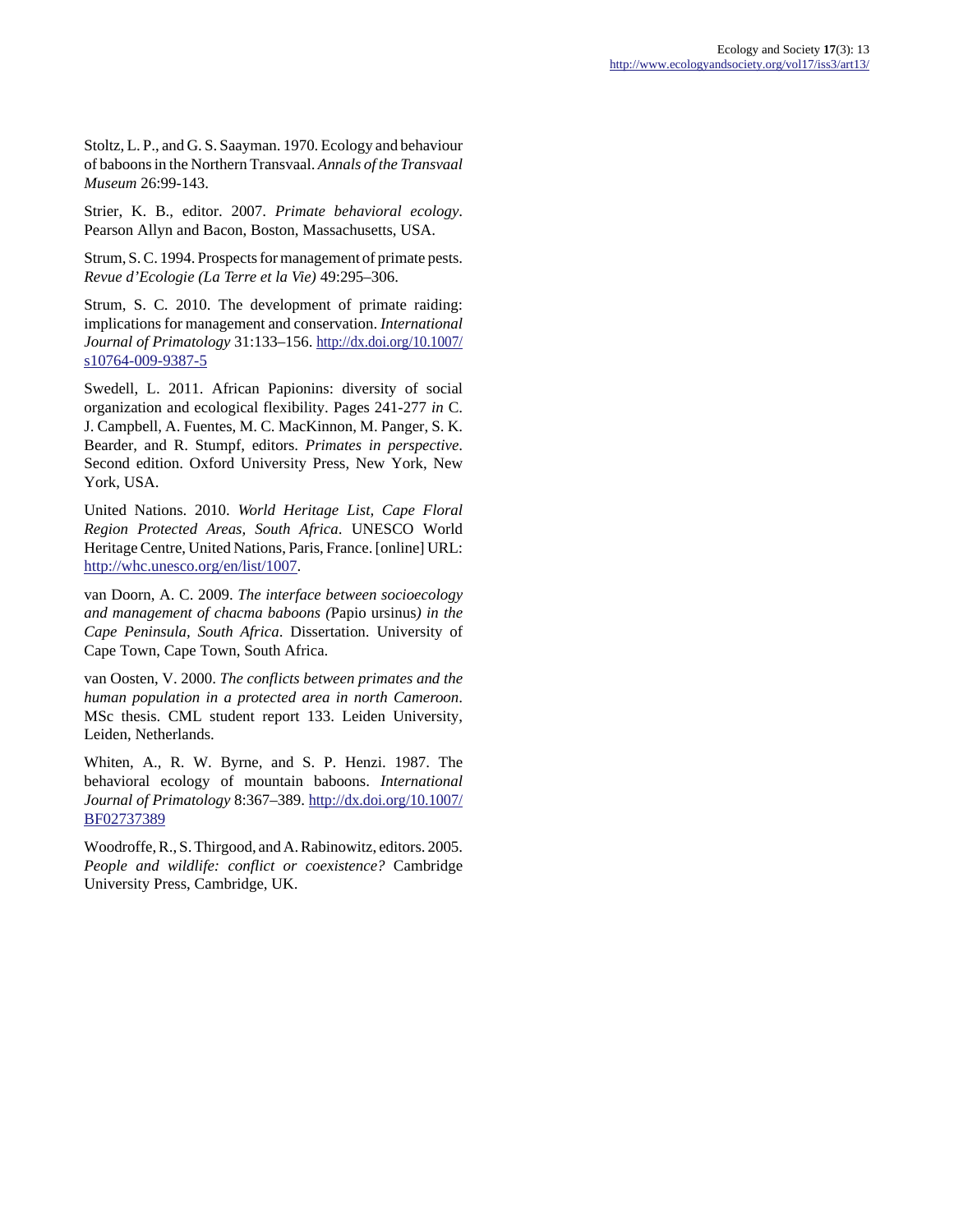# **Appendix 1. Baboon ranging pattern and behavioral data collection, analysis and results.**

# **Baboon ranging patterns**

# *Data collection*

To determine baboon ranging patterns we recorded Global Positioning System (GPS) data points for each troop. We collected GPS data points using handheld devices (Garmin eTrex) operated by field researchers, tracking collars and using a combination of both methods. Field researchers recorded the GPS coordinate of the centre point of the troop (visually estimated geometric centre) at 20-minute intervals between sunrise and sunset for an average of 109 days (±28 days SEM, range: 71–170 days, *n=*6 troops) per troop. The terrain within these ranges was easily traversable on foot and visibility of baboons within all habitats was excellent. Tracking collars recorded the GPS point of a single troop member at 3-hourly intervals between sunrise and sunset for an average of 302 days (±54 days SEM, range: 247–334 days, *n=*3 troops) per troop. Additionally, we increased the frequency of collar readings to 20-minute intervals for an average of 14 days  $(\pm 1)$  day SEM, range: 12–15 days, *n=*3 troops) during summer and winter. We tracked troops for full-days (sunrise to sunset with GPS readings every 20-minutes) and part-days. On part-days field researchers typically tracked baboons for half the day (sunrise to midday or midday to sunset) or for only a few hours during the day (e.g., when we had difficulty locating the troop), and tracking collars recorded GPS data points at 3-hourly intervals. We included only GPS data points that had an estimated level of accuracy of ≤10 m. We continued to collect data for each troop until either the number of new cells entered per month (see Hoffman and O'Riain 2012) reached an asymptote or until we had collected a full year of data. In total, we recorded 24,618 GPS data points for the population, with an average of 2735±768 GPS data points SEM (range: 1668-5018, *n=*9 troops) recorded per troop. Finally, using the GPS data collected by field researchers and tracking collars, we identified all troop sleeping-sites, and categorized these sites as trees, cliffs or buildings.

# **Baboon Behavior**

# *Data collection and analysis*

We investigated the effect of human-modified habitat on baboon behavior by comparing the only two unmonitored troops of equal size (*n*=16; RH and BB) and similar composition that occupy markedly different habitats (natural versus urban). We compared 10 full-days of ranging and behavioral data recorded during the same season (winter). We did not study the troops simultaneously, but there were no significant differences in minimum temperature (Mann-Whitney U=3551.0, *p*=0.059) or rainfall (Mann-Whitney U=3738.0, *p*=0.172) between the data collection periods.

T Hoffman, along with 8 volunteers, collected the required spatial and behavioral data for BB. Volunteers commenced with behavioral data collection only when their records matched Hoffman's with an accepted error level of  $\leq$  5% for behavioral recordings made over a full day of data collection. We supervised all volunteers on a daily basis to ensure that they adhered strictly to the data collection protocols. Researchers and volunteers collecting behavioral data wore identical field jackets and followed strict behavioral data collection protocols to record troop habitat use and diet. RH was studied as part of an ongoing doctoral thesis within the same research unit (BS Kaplan, UCT, unpubl. data), following identical data collection protocols as those described below.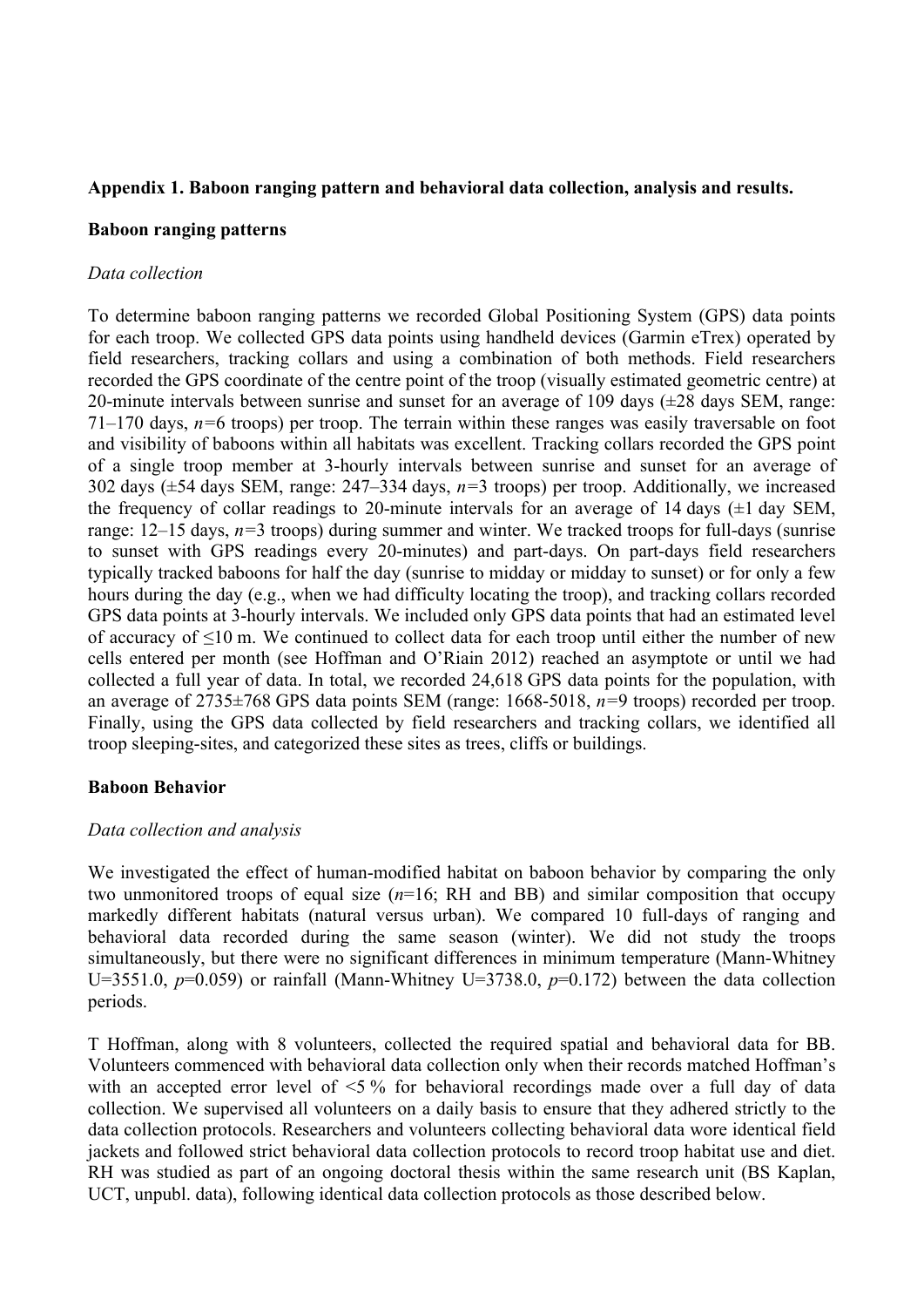For each troop we conducted instantaneous scans of individuals at 20-minute intervals. To obtain a representative measure of troop behavior and habitat use during each scan, an observer walked in a straight line (transect) from the visually estimated troop centre (geometric centre) to the edge of the troop (the last baboon visible to the left or right of the transect line), recording en route the behavior and habitat of every baboon within a 90 ° arc centered on the transect trajectory. We randomized the direction of each transect by alternating the bearing (in the order of north, south, east and west) of each successive scan. Transects were not perfectly straight lines as care had to be taken not to walk directly towards baboons. When a baboon was on the transect line the observer deviated around the animal and immediately returned to the original bearing (using a hand held compass) to complete the scan. This method ensured that all troop members had an equal probability of being sampled, while controlling for potential spatial biases of troop members (e.g., flank versus leading edge). We recorded the GPS position of the centre point of the troop at the start of each scan and assigned a habitat category (natural habitat, urban habitat, agricultural habitat or invasive alien vegetation) to each GPS data point. We recorded behavioral data for male and female adults, subadults and juveniles. We classified behavior as foraging, socializing, resting or moving, as these activities constitute more than 95 % of a baboon's time budget (Dunbar 1992). In the case of foraging, which included all behavior related to food (searching, handling and feeding), we classified the food item as being from natural or urban food sources. We recorded each animal as a separate data point, with the number of sampled individuals varying across scans because of variability in the spatial distribution of troop members. We recorded a mean of  $10\pm1$  (range: 1-16) animals per scan for RH and a mean of 5±0.4 SE (range: 1-13) animals per scan for BB. We used Mann-Whitney U tests to investigate differences in the daily habitat use and diet of RH and BB and used one-way, single factor ANOVAs (with *post hoc* Tukey tests) to determine differences in percentage of scans allocated by RH and BB on a daily basis to foraging, socializing, resting and walking.

# *Results*

The comparison of the two equal-sized, unmonitored troops (RH and BB) added statistical support to the assertion that ecological factors are important in explaining variation in ranging patterns and behavior. The home ranges of both troops in Pair 1 included urban and natural habitat, but the RH home range comprised eight times as much urban habitat (24.6 %) as the BB home range (3.4 %), and RH spent significantly more time in urban habitat than BB (Mann-Whitney  $U=0.0, p<0.001$ ; Table A), and significantly less time in natural habitat (Mann-Whitney  $U=0.0$ ,  $p<0.001$ ). Furthermore, RH – who foraged on anthropogenic food sources significantly more than BB (Mann-Whitney U=0.0,  $p$ <0.001; Table A), and on natural food sources significantly less (Mann-Whitney U=0.0,  $p$ <0.001) – spent significantly less time foraging ( $F_{1,18}$ =50.89, df=18,  $p$ ≤0.001; Table A) and significantly more time resting  $(F_{1,18}=67.91, df=18, p \le 0.001)$ . The troops spent a similar proportion of time socializing  $(F_{1,18}=2.53, df=18, p=0.129)$  and walking  $(F_{1,18}=0.86, df=18,$ *p*=0.365).